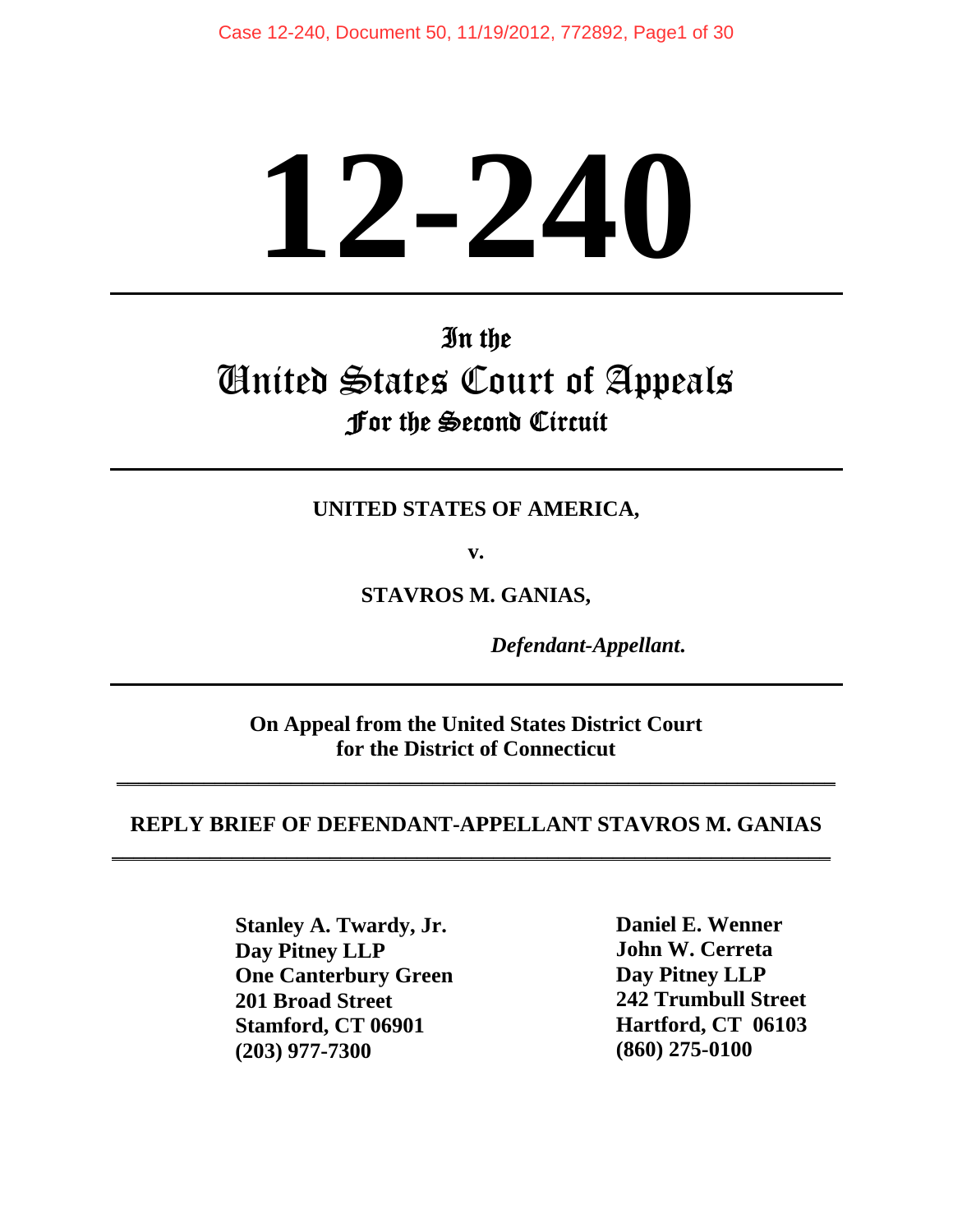# **TABLE OF CONTENTS**

## **Page**

| I.  | THE SEIZURE AND TWO-AND-A-HALF YEAR RETENTION OF<br><b>GANIAS'S PERSONAL FINANCIAL RECORDS WAS</b> |                                                                                                                            |                                                                                                                                                                            |  |
|-----|----------------------------------------------------------------------------------------------------|----------------------------------------------------------------------------------------------------------------------------|----------------------------------------------------------------------------------------------------------------------------------------------------------------------------|--|
|     | A.                                                                                                 |                                                                                                                            | Settled Fourth Amendment Doctrine Compels Suppression of<br>Documents Seized and Indefinitely Retained Outside the                                                         |  |
|     | <b>B.</b>                                                                                          |                                                                                                                            | The Government Has No Power to Seize and Retain Private<br>Records Beyond the Scope of a Warrant and "Without                                                              |  |
|     |                                                                                                    | 1.                                                                                                                         | The Magistrate Judge's Omission of an Express Deadline<br>for Return or Destruction of Non-Responsive Files Does<br>Not Insulate the Government's Execution of the Warrant |  |
|     |                                                                                                    | 2.                                                                                                                         | The Government's Desire to "Maintain Evidentiary<br>Integrity" Does Not Justify Retention of Data Outside of                                                               |  |
|     |                                                                                                    | 3.                                                                                                                         | The Government's Claim that it "Pinpoint[ed] Relevant<br>Files" within a Reasonable Time is Beside the Point11                                                             |  |
|     |                                                                                                    | 4.                                                                                                                         | The April 2006 Warrant Cannot Cure the Government's                                                                                                                        |  |
|     |                                                                                                    | 5.                                                                                                                         | A Rule 41(g) Motion Is Not a Prerequisite to a Motion to                                                                                                                   |  |
|     | C.                                                                                                 |                                                                                                                            | The Government's Unconstitutional Seizure Warrants                                                                                                                         |  |
| II. | <b>JUROR MISCONDUCT VIOLATED GANIAS'S SIXTH</b><br>AMENDMENT RIGHTS AND REQUIRES A NEW TRIAL  18   |                                                                                                                            |                                                                                                                                                                            |  |
|     | A.                                                                                                 | This Court Should Not Accept the District Court's Credibility<br>Determination, and It Should Hold that Juror X's Improper |                                                                                                                                                                            |  |
|     | <b>B.</b>                                                                                          |                                                                                                                            | At the Very Least, the Court Should Order a Broader and More<br>.20                                                                                                        |  |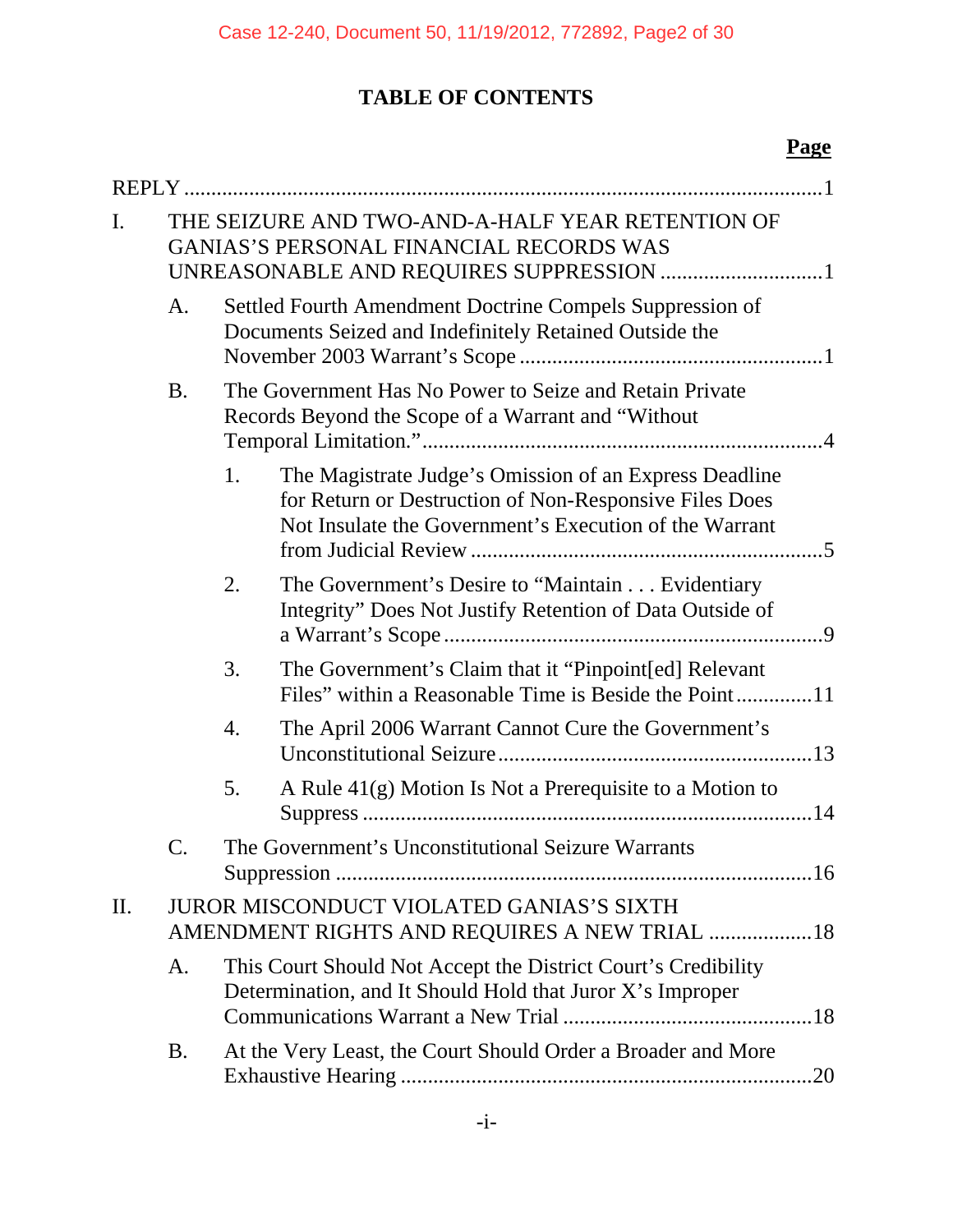Case 12-240, Document 50, 11/19/2012, 772892, Page3 of 30

# **TABLE OF CONTENTS**

(continued)

**Page**

|--|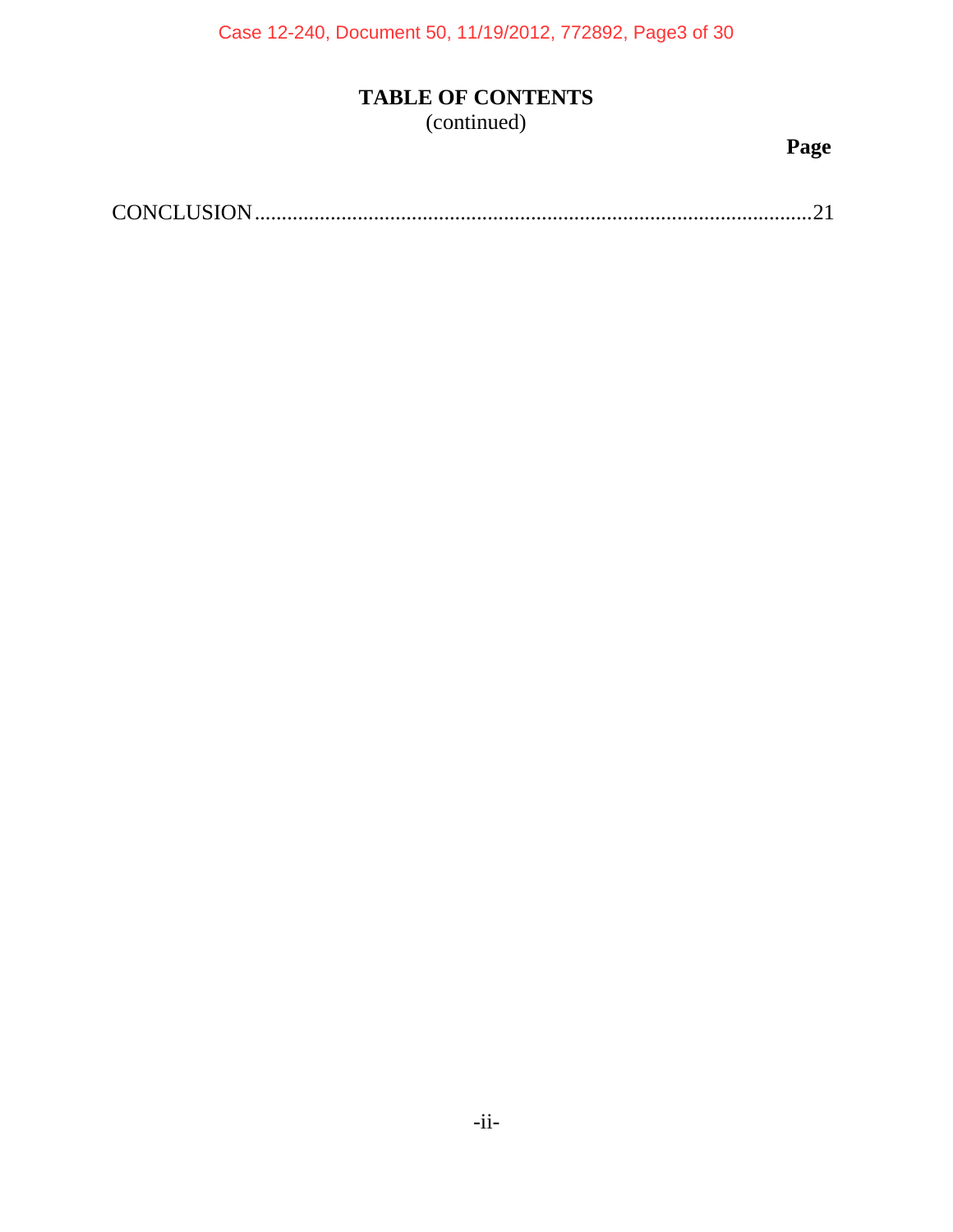Case 12-240, Document 50, 11/19/2012, 772892, Page4 of 30

# **TABLE OF AUTHORITIES**

|                                                                                          | Page(s) |
|------------------------------------------------------------------------------------------|---------|
| <b>CASES</b>                                                                             |         |
| Almeida v. Holder,                                                                       |         |
| Andresen v. Maryland,                                                                    |         |
| Dalia v. United States,                                                                  |         |
| Davis v. United States,                                                                  |         |
| Entick v. Carrington,                                                                    |         |
| Herring v. United States,                                                                |         |
| Illinois v. Krull,                                                                       |         |
| In re Application of the United States For a Search Warrant for [Business]<br>Premises], |         |
|                                                                                          |         |
| In re Search of the Premises Known as 1406 N. 2nd Avenue,                                |         |
| Remmer v. United States,                                                                 |         |
| Segura v. United States,                                                                 |         |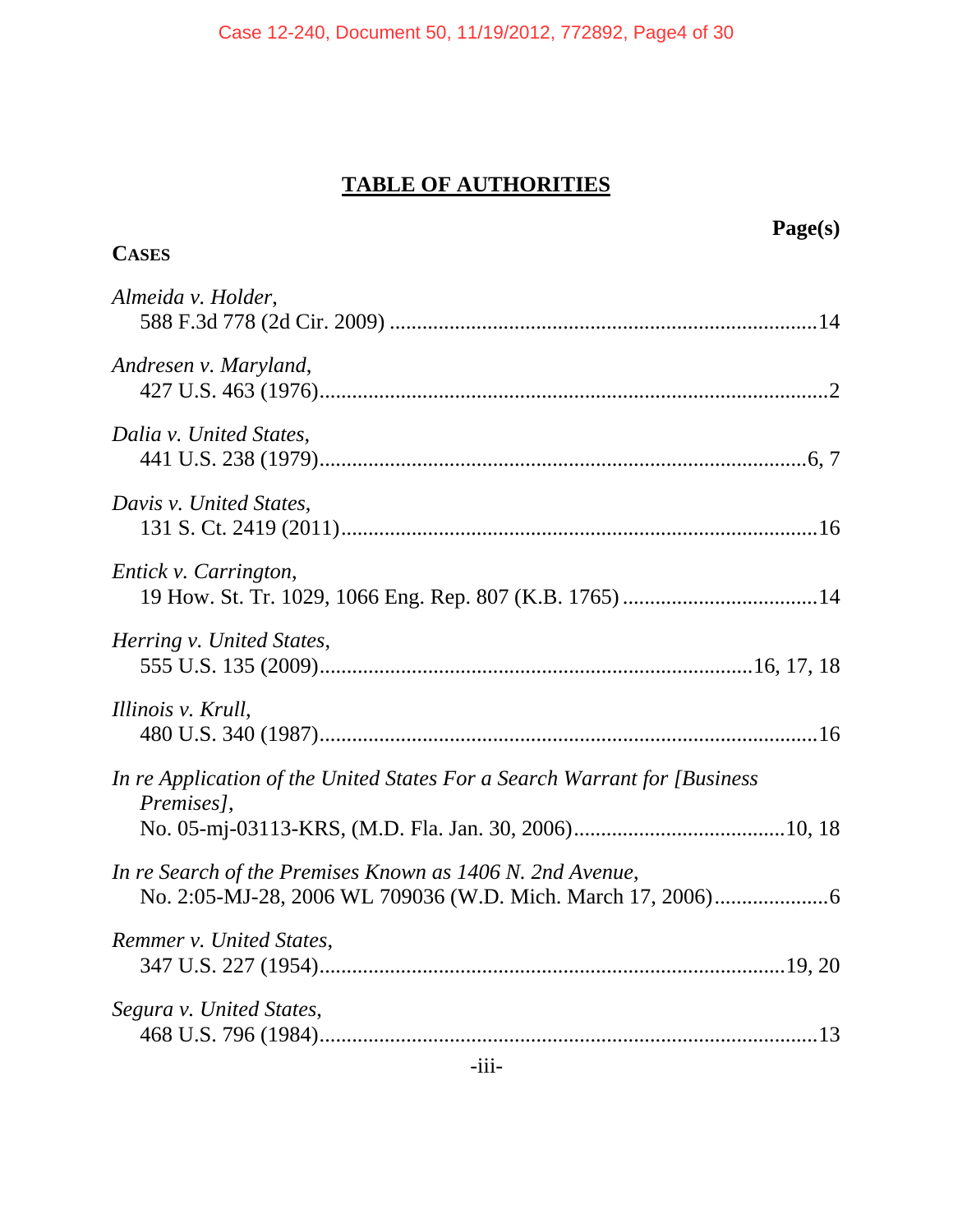| United States v. Anson,                                                    |
|----------------------------------------------------------------------------|
| United States v. Carey,                                                    |
| United States v. Collins, no. 11-00471, 2012 U.S. Dist. LEXIS 111583 (N.D. |
| United States v. Comprehensive Drug Testing, Inc.,                         |
| United States v. Cox,                                                      |
| United States v. Douleh,                                                   |
| United States v. Gorrell,                                                  |
| United States v. Hay,                                                      |
| United States v. Julius,                                                   |
| United States v. Khanani,                                                  |
| United States v. Leon,                                                     |
| United States v. Matias,                                                   |
| United States v. Metter,                                                   |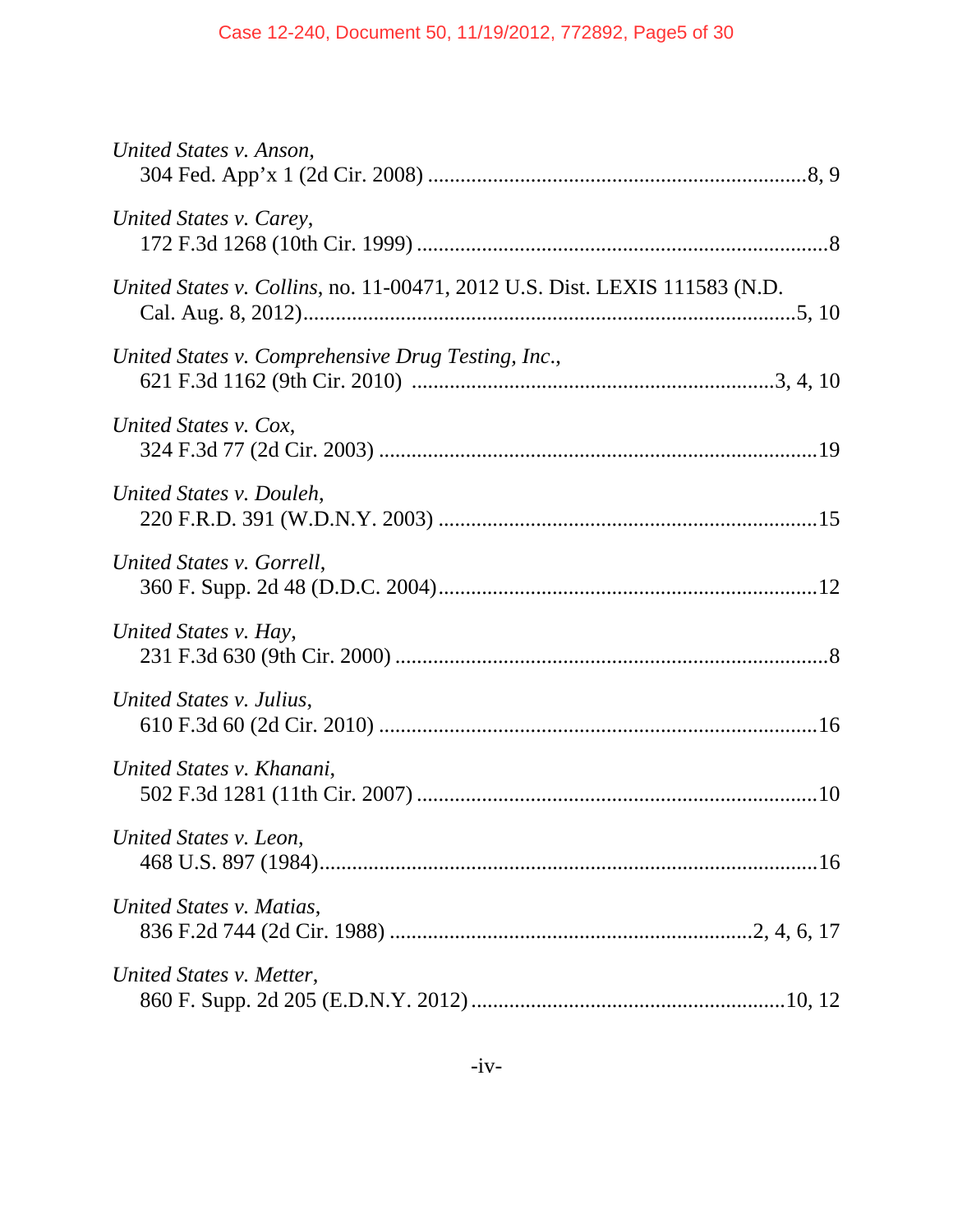| United States v. Moten,                                                                                                                                                                                               |
|-----------------------------------------------------------------------------------------------------------------------------------------------------------------------------------------------------------------------|
| United States v. Santarelli,                                                                                                                                                                                          |
| United States v. Tamura,                                                                                                                                                                                              |
| United States v. Vitale,                                                                                                                                                                                              |
| Warshak v. United States,                                                                                                                                                                                             |
| <b>STATUTES</b>                                                                                                                                                                                                       |
|                                                                                                                                                                                                                       |
|                                                                                                                                                                                                                       |
|                                                                                                                                                                                                                       |
| <b>OTHER AUTHORITIES</b>                                                                                                                                                                                              |
| Exec. Office for U.S. Attorneys, Searching and Seizing Computers and<br>Obtaining Evidence in Criminal Investigations (2009), available at<br>http://www.justice.gov/criminal/cybercrime/docs/ssmanual2009.pdf7, 8, 9 |
| In re Madison, Misc. No. 09-647, Government's Letter Brief (E.D.N.Y. Oct.<br>$9.2009$ , available at<br>http://www.wired.com/image_blogs/threatlevel/2009/10/brief-with-all-                                          |
| Orin S. Kerr, Ex Ante Regulation of Computer Search & Seizure, 96 Va. L.                                                                                                                                              |
| Paul Ohm, The Fourth Amendment Right to Delete, 119 Harv. L. Rev. F. 10                                                                                                                                               |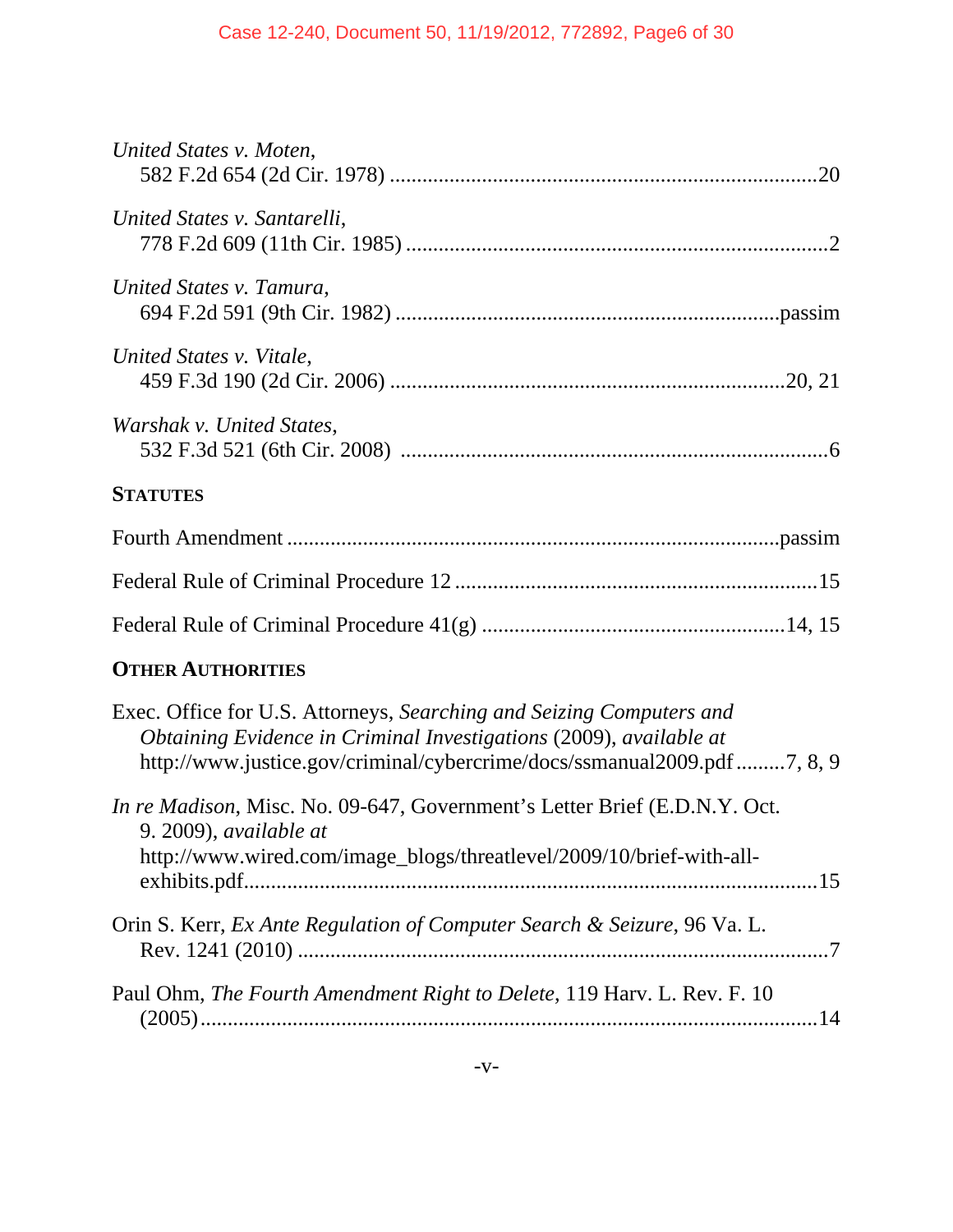#### **REPLY**

#### **I. The Seizure and Two-and-a-Half Year Retention of Ganias's Personal Financial Records Was Unreasonable and Requires Suppression.**

#### **A. Settled Fourth Amendment Doctrine Compels Suppression of Documents Seized and Indefinitely Retained Outside the November 2003 Warrant's Scope.**

Mr. Ganias and the Government disagree on many points, but on one key issue there is common ground: All agree that the crucial evidence used to convict Ganias of tax evasion—his personal QuickBooks file—was seized outside the scope of a November 2003 warrant and then retained by the Government for twoand-a-half years without judicial approval. The District Court expressly found as much in its "24-page detailed opinion." Gov. Br. at 12; *see* SA22, SA27. The Government has conceded as much in its brief. Gov. Br. at 32–33 (acknowledging that "the November 2003[] warrant" did not extend to "the accounting data of Taxes International and Ganias's personal spreadsheets"). And the federal agents who worked on this case recognized throughout their investigation that Ganias's personal financial records were not among the "items" that the November 2003 warrant authorized "to be seized." *See* JA348. The agents nonetheless decided to retain those records indefinitely, along with millions of other files on Ganias's computers, because (as one agent put it) "you never know what data you may need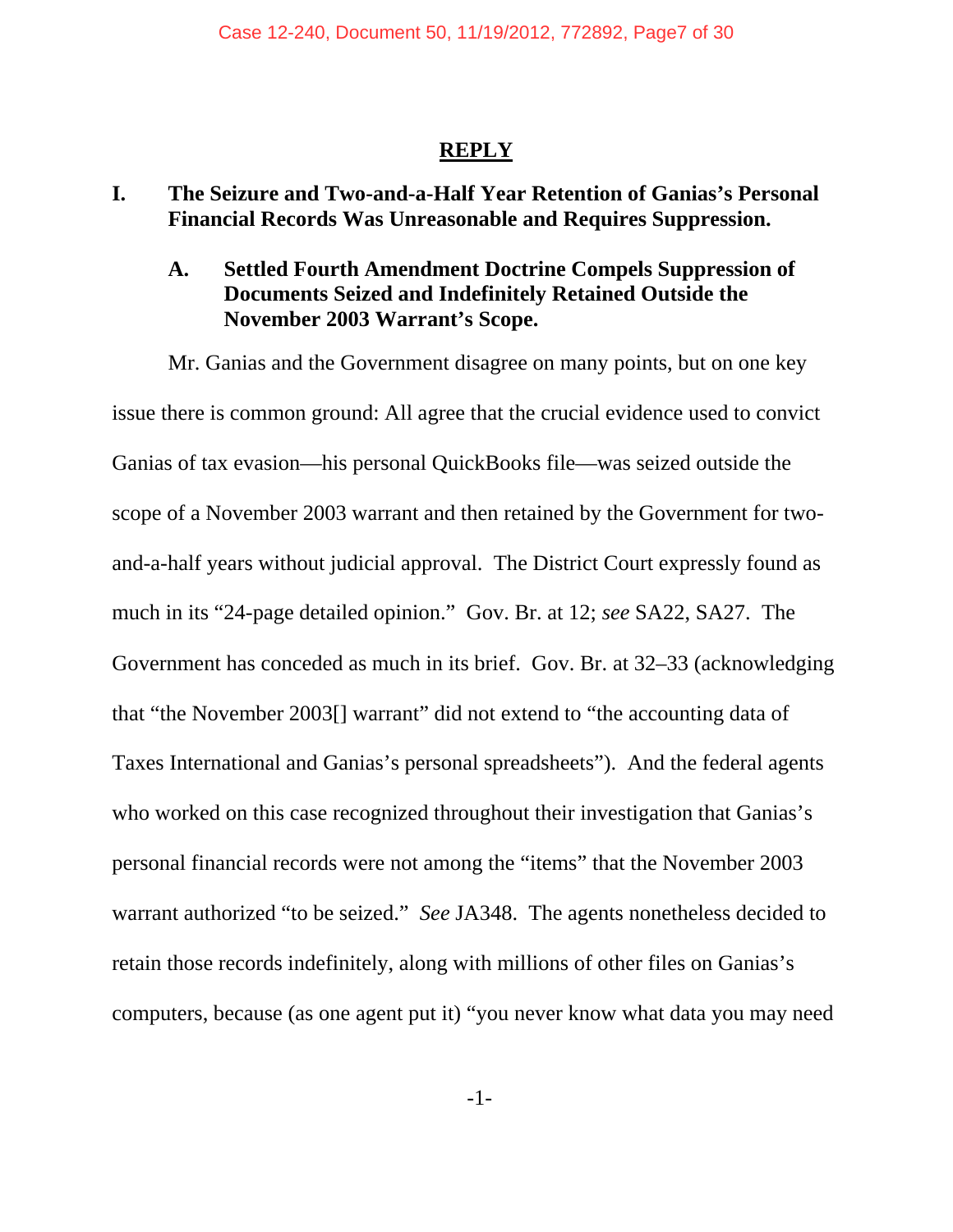in the future," *see* JA122, especially in an "evolving," "multi-agency" investigation, *see* Gov. Br. at 30.

There is no evolving-investigation exception to the warrant requirement, and this Court should not create one now. Courts have long held that the seizure of "papers" outside the "scope of [a] warrant[]" violates the Fourth Amendment and requires "suppress[ion]." *See Andresen v. Maryland*, 427 U.S. 463, 482 n.11 (1976); *United States v. Matias*, 836 F.2d 744, 747 (2d Cir. 1988) ("when items outside the scope of a valid warrant are seized, the normal remedy is suppression and return of those items"). It may be that where the records to be reviewed are unusually "volum[inous]," agents may sometimes need to extract all of the files from a hard drive (or, for that matter, seize all of the papers in a "file cabinet") for later offsite review and "sorting." Gov. Br. at 21–22; *see* Opening Br. at 25–27 (discussing cases). But even then, courts have uniformly held that the Government must expeditiously complete its offsite search and "promptly return[]" the files seized outside the warrant's scope. *United States v. Santarelli*, 778 F.2d 609, 615– 16 (11th Cir. 1985); *see* Opening Br. at 25–26 & n.25 (discussing cases). Thus, as the Ninth Circuit concluded more than 30 years ago, when federal agents executing a warrant indiscriminately seize boxes full of documents and retain them for "months" even *after* the responsive files have been identified, this long-term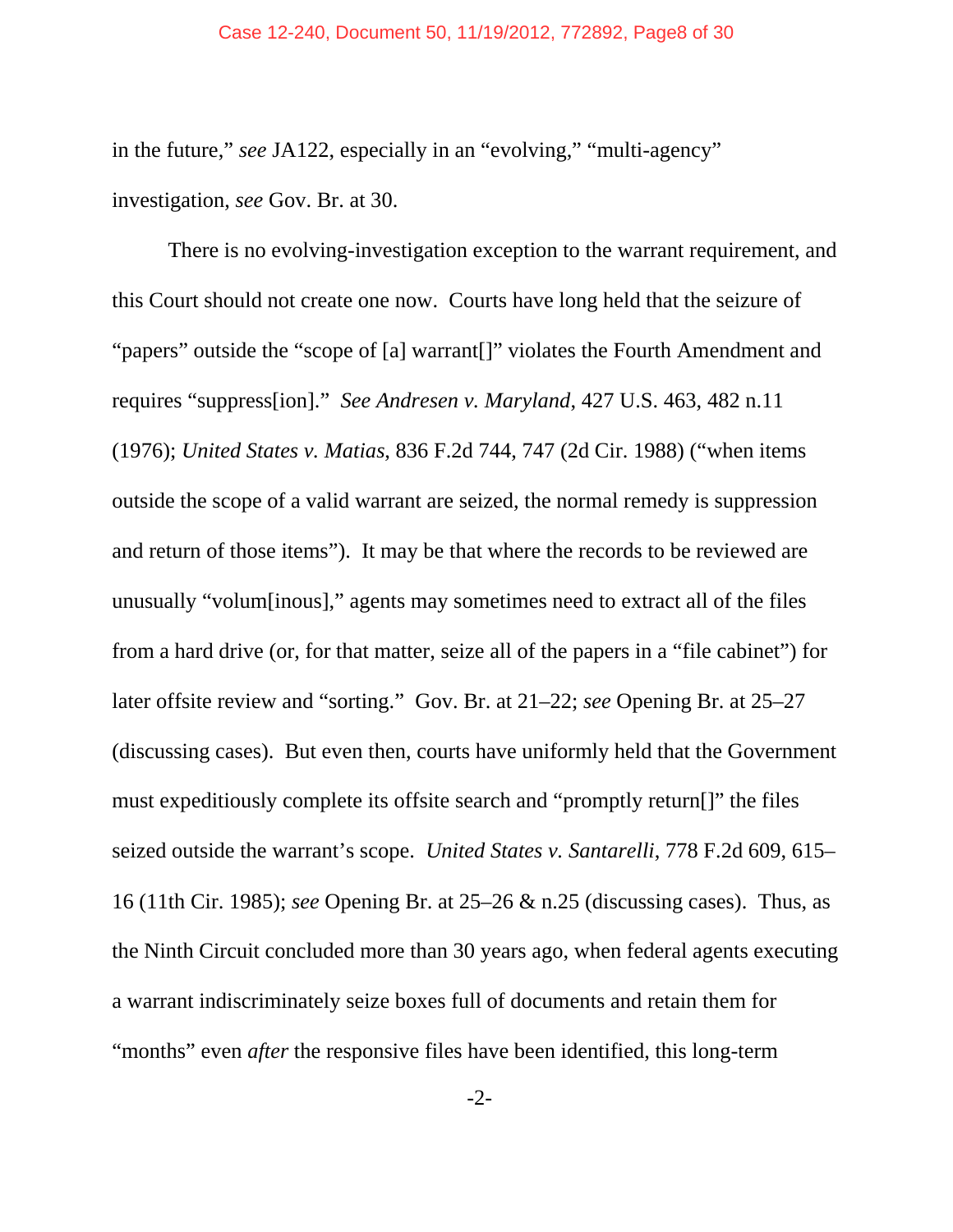#### Case 12-240, Document 50, 11/19/2012, 772892, Page9 of 30

retention of private papers constitutes "an unreasonable and therefore unconstitutional manner of executing the warrant." *United States v. Tamura*, 694 F.2d 591, 596–97 (9th Cir. 1982), *see United States v. Comprehensive Drug Testing, Inc*., 621 F.3d 1162, 1169 (9th Cir. 2010) (en banc) (*Tamura* "disapproved the wholesale seizure of the documents and particularly the government's failure to return the materials that were not the object of the search once they had been segregated").

The same constitutional infirmity is present here. In November of 2003, Army officials investigating allegations of procurement fraud by two of Ganias's accounting clients came to Ganias's office and executed a warrant for "data . . . relating" to the "operations" of those two companies. SA27; *see* JA433. The "confidential source" that tipped the Army off had not alleged that Ganias himself was in any way complicit in his clients' fraud, *see* JA440–45, and the agents had no warrant to seize any other files from Ganias's computers. Nonetheless, because the agents believed that onsite review of Ganias's electronic files was infeasible, they "ma[d]e mirror image" copies of every file on the computers and spent 13 months identifying and segregating the responsive records. SA9–10, SA15–17. Once that process was complete, the agents elected to retain the millions of nonresponsive files found on Ganias's computers for another *16 months*, at which

-3-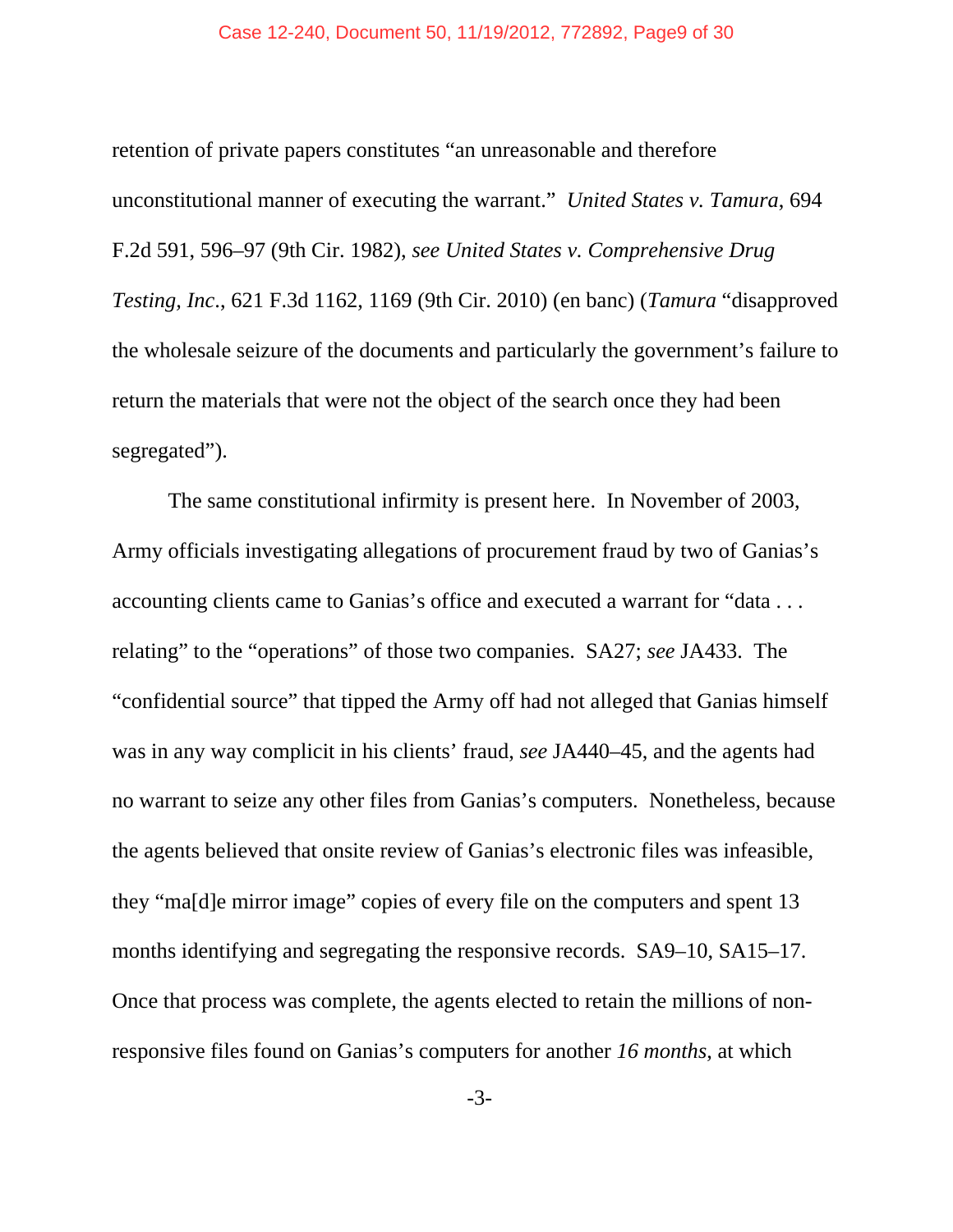point agents from the IRS targeted Ganias for evasion of his income taxes and sought a second warrant to search preserved images of Ganias's personal financial records. *Id.*; *see* Opening Br. at 6–12, 37. No less than the mass retention of nonresponsive documents in *Tamura*, the retention of Ganias's private files for more than a year after the responsive records had been identified amounted to an "unreasonable and . . . unconstitutional manner of executing" the November 2003 warrant. *See Tamura*, 694 F.2d at 596–97.1

#### **B. The Government Has No Power to Seize and Retain Private Records Beyond the Scope of a Warrant and "Without Temporal Limitation."**

Undeterred by the November 2003 warrant's limited scope, the Government

claims that the Fourth Amendment permits agents to retain data seized from

Ganias's computers "indefinitely and 'without temporal limitation.'" Gov. Br. at

 $\frac{1}{1}$ <sup>1</sup> The Government's sole ground for distinguishing *Tamura* is that the Ninth Circuit did not order suppression of evidence in that case. Gov. Br. at 37–38. What the Government does not mention is that "[a]ll of the documents introduced at trial" in *Tamura* were "described in and . . . taken pursuant to" the warrant. 694 F.2d at 597 (seizure of "items outside the scope of [a] warrant" does not generally necessitate "suppression of evidence within the scope of a warrant"). Here, by contrast, all agree that the November 2003 warrant did not extend to the key pieces of evidence at Ganias's trial—his personal QuickBooks records. JA433; *see* SA22 & SA27 (District Court's opinion); Gov. Br. at 32–33; JA348 (Agent Hosney). The "normal remedy" for seizure of items "outside the scope of a valid warrant" has always been "suppression and return of those items," *see Matias*, 836 F.2d at 747, and this normal remedy is fully applicable here. *See infra* at 16–18; Opening Br. at 45–48.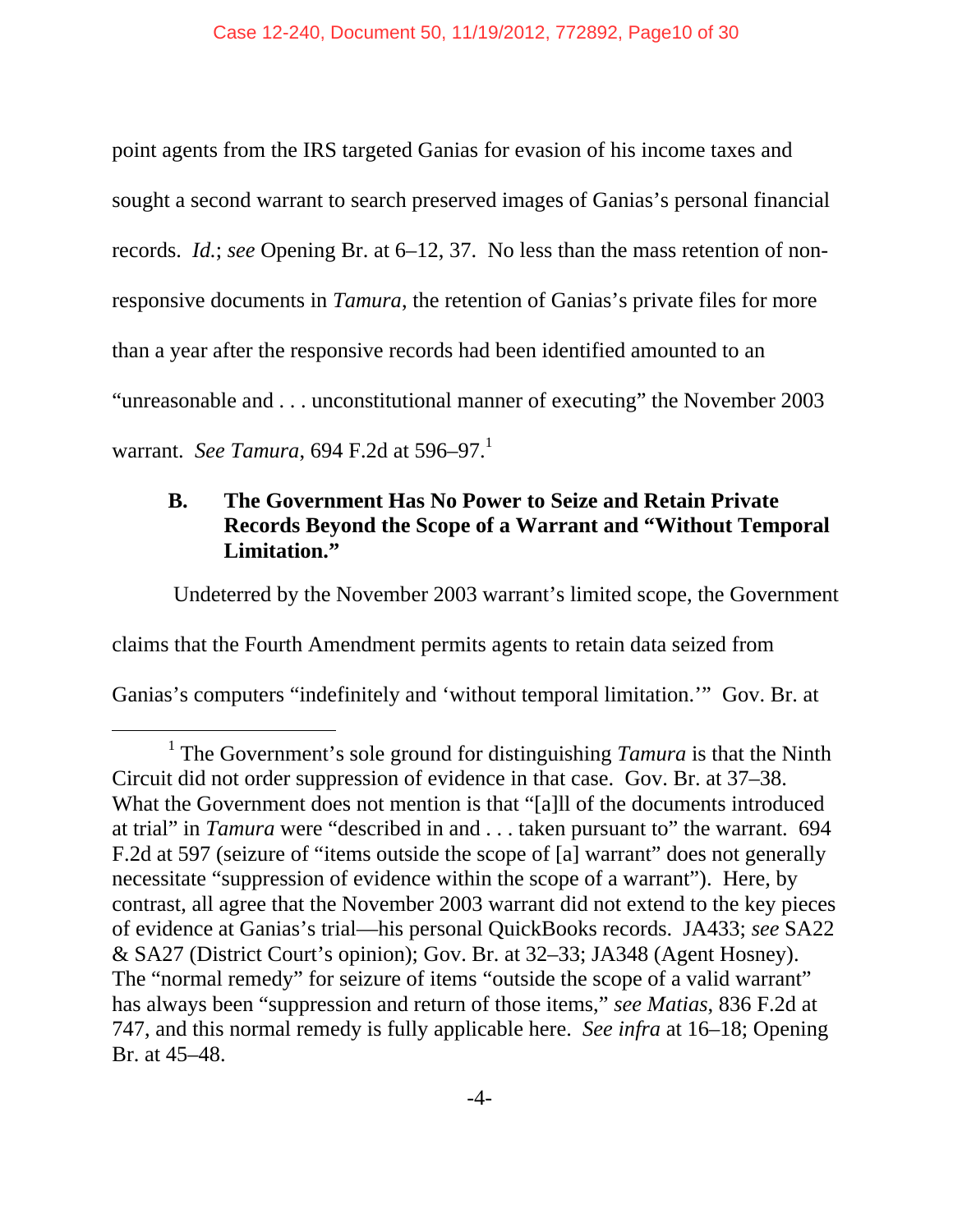30. The Government, in other words, claims a right to unilaterally convert its narrow warrant into a blanket license to take permanent custody of all of Ganias's electronic records, without ever having to relinquish "even one bit of data that is clearly outside the scope of the warrant." *See United States v. Collins*, no. 11- 00471, 2012 U.S. Dist. LEXIS 111583, \*4–\*5 (N.D. Cal. Aug. 8, 2012). For the rest of Ganias's life, images of his web-browsing history, his email correspondence, and all of his other private records may remain preserved for future review in the Government's "evidence room," *see* JA122, and "Ganias cannot impose a[ny]" limits on this massive data-retention program. Gov. Br. at 30–31.

The Government offers no sound reason to invest federal agents with this new authority to effect general, unbounded seizures of private records.

#### **1. The Magistrate Judge's Omission of an Express Deadline for Return or Destruction of Non-Responsive Files Does Not Insulate the Government's Execution of the Warrant from Judicial Review.**

The Government's lead argument in favor of this new power is that, unless the issuing magistrate judge includes an express deadline for completing offsite review and returning non-responsive files, this Court "cannot impose a time limit on" the execution of a computer warrant "after the fact." Gov. Br. at 30–31. This has it exactly backwards. The "manner in which a warrant is executed" has always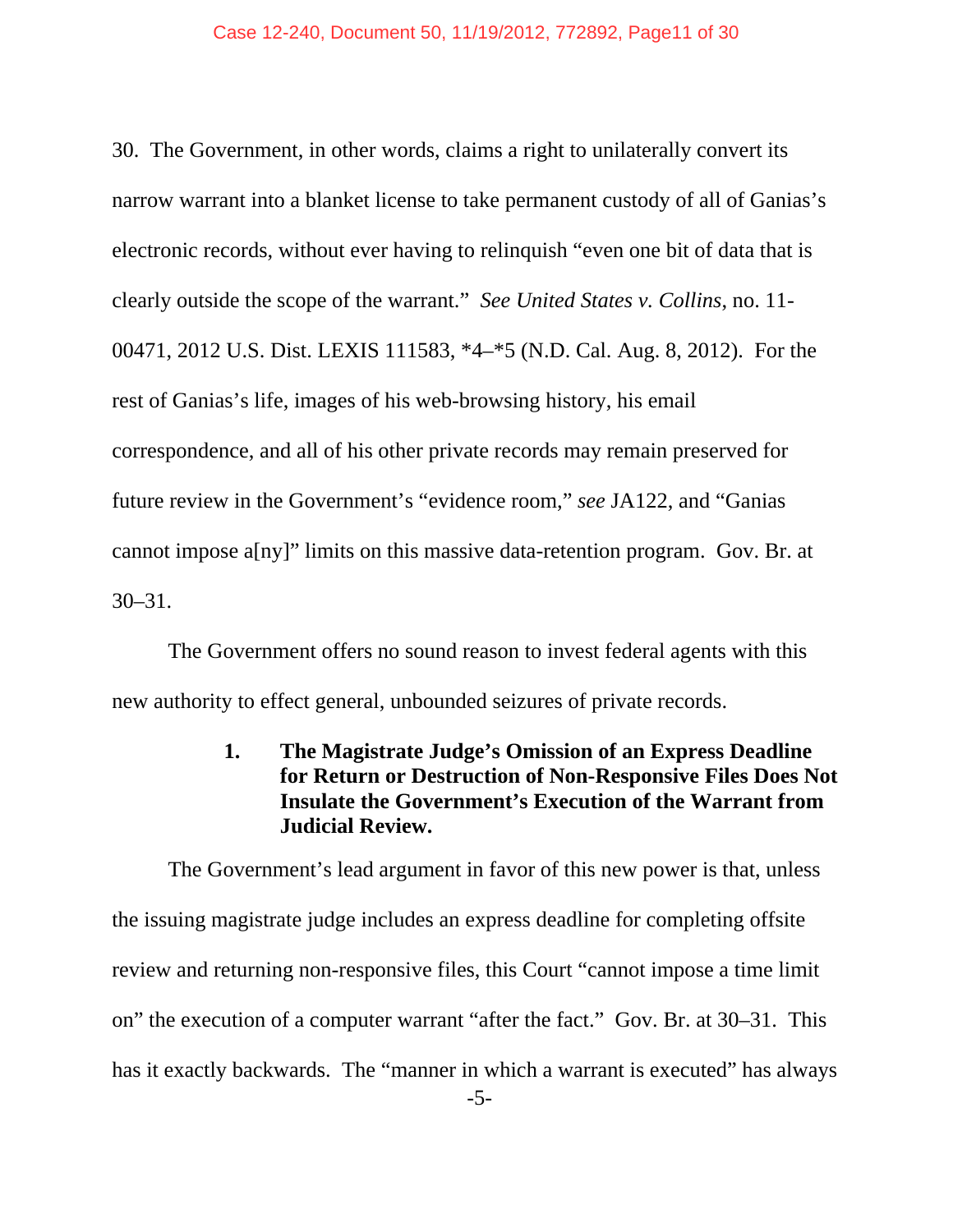been "subject to later judicial review as to its reasonableness." *Dalia v. United States*, 441 U.S. 238, 258 (1979); *see, e.g., Tamura*, 694 F.2d at 596–97; *Matias*, 836 F.2d at 747. By its very nature, Fourth Amendment analysis turns heavily on the particular "factual circumstances" in a given case, and an informed assessment must take place "after th[e] circumstances unfold, not before." *Warshak v. United States*, 532 F.3d 521, 528 (6th Cir. 2008) (en banc). The decision of a magistrate judge to include (or not to include) an *ex ante* restriction in a warrant is thus no substitute for later judicial review. This Court must reach its own decision on whether indefinite retention of files outside of a warrant's scope amounts to an "unconstitutional manner of executing the warrant." *See Tamura*, 694 F.2d at 596– 97.

The need for this Court's review is particularly urgent in light of the extremely narrow role that magistrate judges play in this area. To be sure, a number of magistrate judges have in recent years begun to include express directives in computer warrants regarding the time for completing off-site searches and for returning files not covered by the warrant. *E.g., In re Search of the Premises Known as 1406 N. 2nd Avenue*, No. 2:05-MJ-28, 2006 WL 709036, at \*7 (W.D. Mich. March 17, 2006) (90-day deadline for off-site search); Opening Br. at 40 & n.20 (discussing additional cases). This nascent trend, however, is both

-6-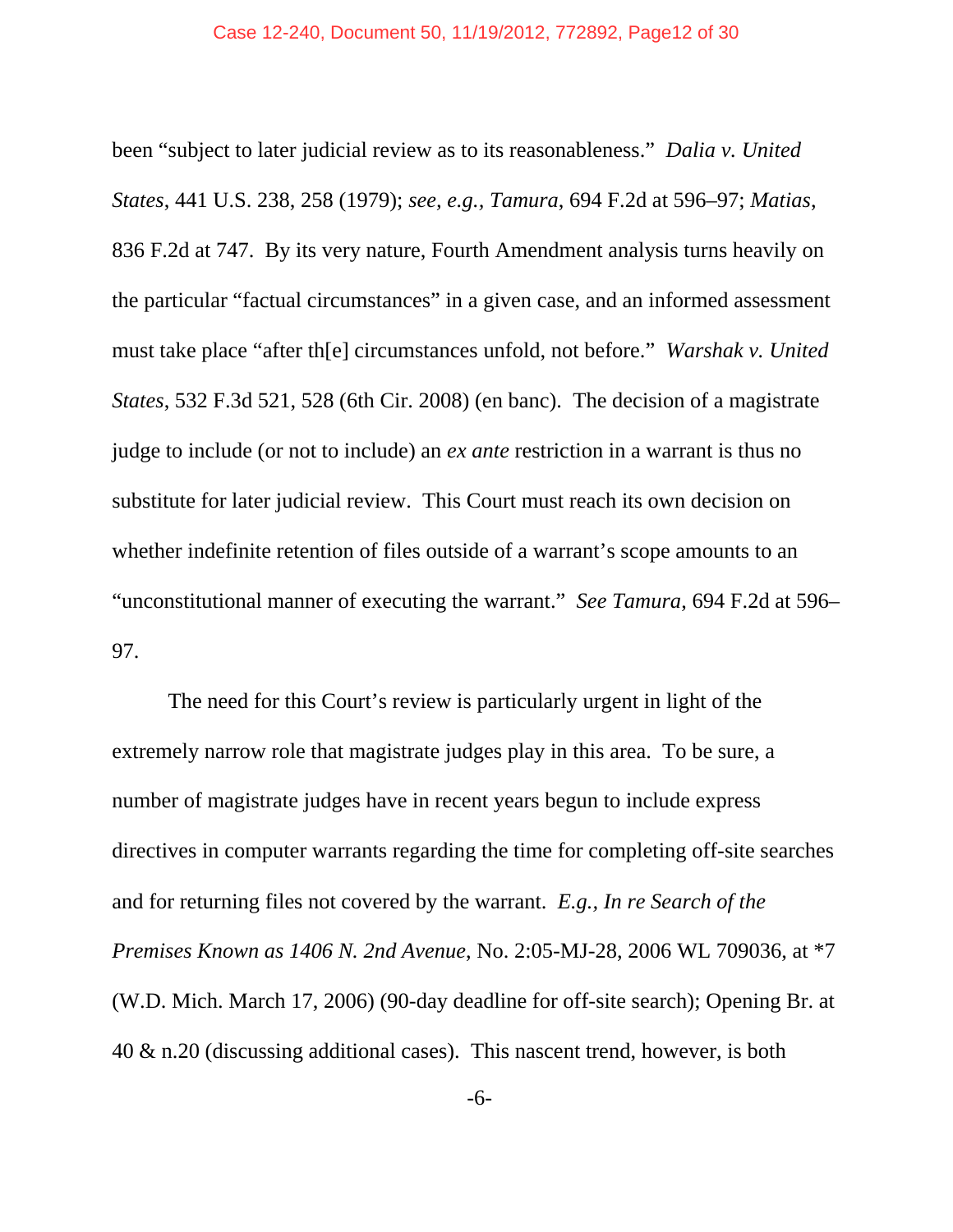controversial and uneven. Some commentators have argued that *ex ante* restrictions on the execution of "computer warrants [are] both constitutionally unauthorized and unwise." Orin S. Kerr, *Ex Ante Regulation of Computer Search & Seizure*, 96 Va. L. Rev. 1241, 1246–47 (2010) ("whatever limitations courts impose on the execution of computer warrants, those limits should be developed and identified in *ex post* challenges"). Many magistrate judges, as well, have been reluctant to impose such restrictions. Given these variations in practice, it would make little sense to hold that magistrate judges have now ousted Article III courts from their traditional role of reviewing the "manner in which a warrant is executed." *See Dalia*, 441 U.S. at 258.

In fact, not even the Government really believes that magistrate judges should take on this new role. Notwithstanding the arguments in its brief, the Government has long instructed its "prosecutors" to "oppose" attempts by magistrate judges to set *ex ante* "time limits on law enforcement's examination of seized evidence." Exec. Office for U.S. Attorneys, *Searching and Seizing Computers and Obtaining Evidence in Criminal Investigations* 93–94 (2009) ("DOJ Manual").<sup>2</sup> The Government's position has been that the magistrate judge

 2  $^{2}$  Available at

http://www.justice.gov/criminal/cybercrime/docs/ssmanual2009.pdf.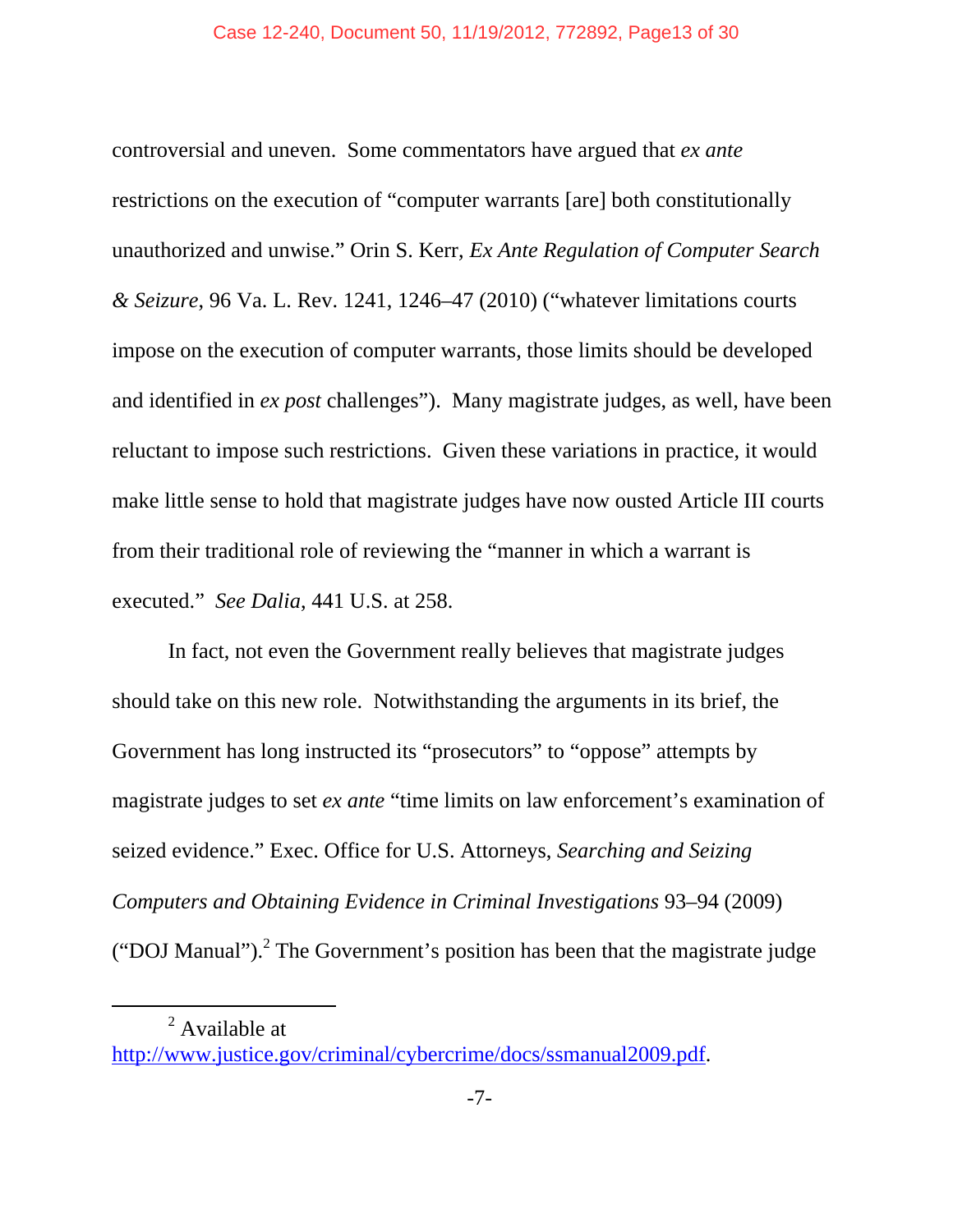#### Case 12-240, Document 50, 11/19/2012, 772892, Page14 of 30

should simply issue the warrant and then "permit the parties to litigate the constitutional issues afterwards." DOJ Manual, *supra*, at 93. That is exactly what Ganias is seeking to do here. The time to litigate the "constitutional issues" raised by the Government's indefinite retention of computer records is now.

Nothing in *United States v. Anson,* 304 Fed. App'x 1 (2d Cir. 2008), is to the contrary. *See* Gov Br. at 30–31. In *Anson*, the computer seized by federal agents contained child pornography, *see* 304 Fed. App'x at 3, which meant that the computer hardware was itself contraband subject to seizure and forfeiture. *See United States v. Hay*, 231 F.3d 630, 637 (9th Cir. 2000) (upholding seizure of entire computer as contraband in child pornography case). The object of the warrant in *Anson* was thus the computer hardware itself. 304 Fed. App'x at 3 ("the August 2, 2004 Order Amending Search Warrant . . . permitted the government to retain the 'computers and computer-related equipment' without temporal limitation"); *see* DOJ Manual, *supra*, at 61–62, 70–72 ("If computer hardware is contraband, . . . the warrant should describe the hardware itself"). Here, by contrast, Ganias's computer and the files stored within it are not contraband, and the warrant only authorizes seizure of particular files relating to IPM and American Boiler. SA27; *see United States v. Carey*, 172 F.3d 1268, 1275 (10th Cir. 1999) (warrant to seize evidence stored on computer must specify "which type of files are

-8-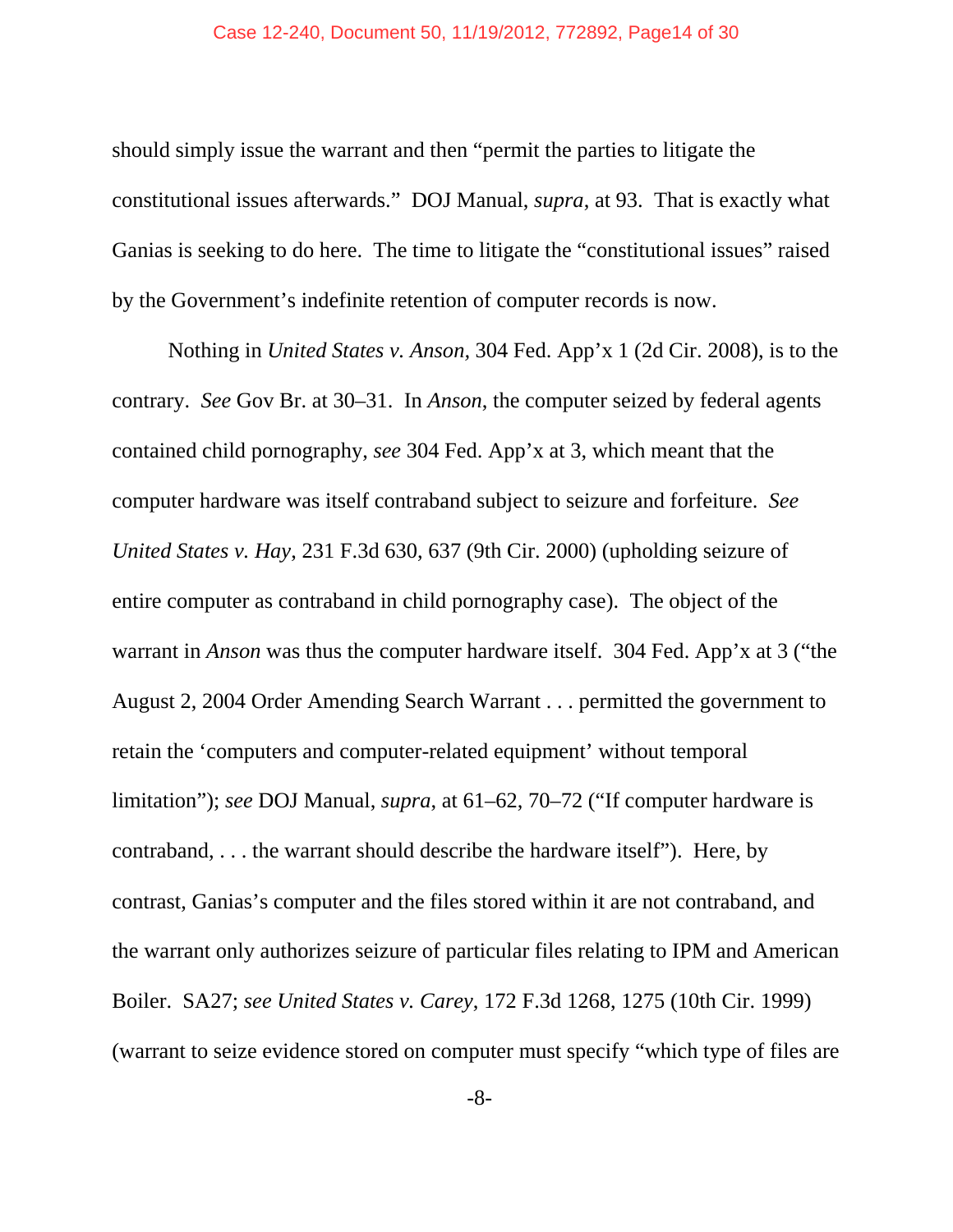sought"); DOJ Manual, *supra*, at 72 ("[i]n cases where the computer is merely a storage device for evidence," warrant must "focus on the relevant files"). Unlike *Anson*, then, the warrant in this case simply does not support the Government's seizure and indefinite retention of every file from Ganias's computer.

#### **2. The Government's Desire to "Maintain . . . Evidentiary Integrity" Does Not Justify Retention of Data Outside of a Warrant's Scope.**

The Government's purported need "to maintain the evidentiary integrity" of its "mirror image," *see* Gov. Br. at 34–35, also does nothing to justify indefinite retention of files beyond a warrant's scope. It may be true that matching "the 'hash value'" of Ganias's computer with "the 'hash value' of the mirror image" is one possible way of "authenticat[ing] [the] evidence" at trial. *Id.* at 34. Other means of authentication are also available, however, and those alternatives have the benefit of avoiding the constitutional prohibition of indefinite seizures outside a warrant's scope. To take one example, the Government could authenticate files from Ganias's computer the same way that it authenticates paper records seized from filing cabinets or other containers—by introducing testimony from agents that establishes the chain of custody. *See Tamura*, 694 F.3d at 597 ("The Government did not need the master volumes to authenticate the documents

-9-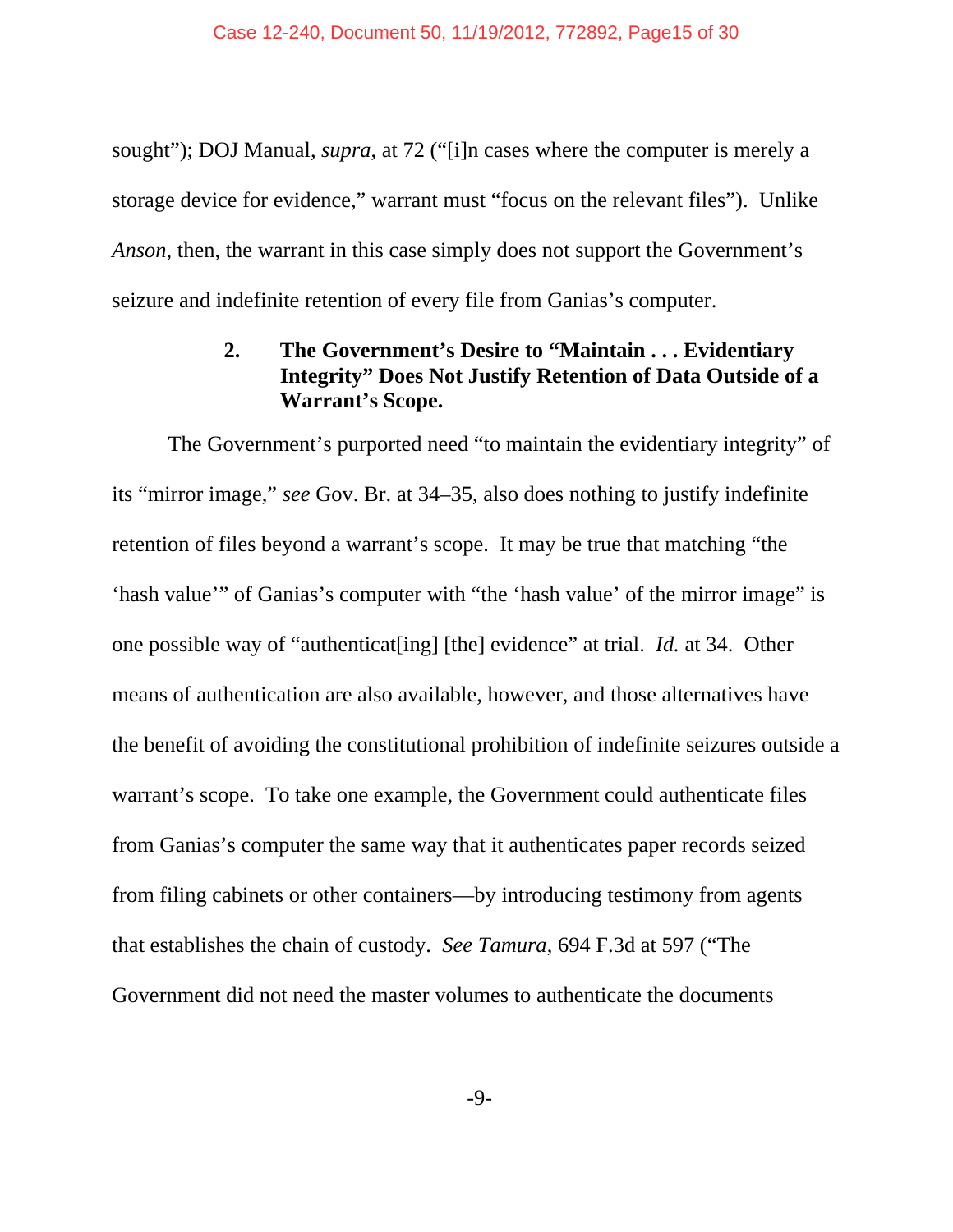introduced at trial," because "the testimony of the agents who removed the documents from their master volumes would have sufficed.").

The Government's authentication concerns are also at odds with the standard practice of courts and law-enforcement officials. The FBI, for example, seems not to share the Government's current litigating position on "evidentiary integrity." When FBI computer personnel search imaged computer files, they engage in a "culling process" that "eliminate[s] files . . . unlikely to contain material within the warrants' scope." *United States v. Khanani*, 502 F.3d 1281, 1290–91 (11th Cir. 2007) ("The culling process winnowed down the files seized from approximately three million to approximately 270,000.").

In addition, a number of courts have also required return or deletion of imaged electronic files not covered by warrants. *E.g., United States v. Metter*, 860 F. Supp. 2d 205 (E.D.N.Y. 2012); *see also CDT*, 621 F.3d at 1180 (Kozinski, J., concurring) ("The government must destroy or, if the recipient may lawfully possess it, return non-responsive data."). In several of these decisions, courts have considered, and specifically rejected, claims that the Government needed to retain "data outside the scope of the warrant for identification, authentication or chain-ofcustody purposes." *Collins*, 2012 U.S. Dist. LEXIS 35980, \*23–\*24; *In re Application of the United States For a Search Warrant for [Business Premises]*,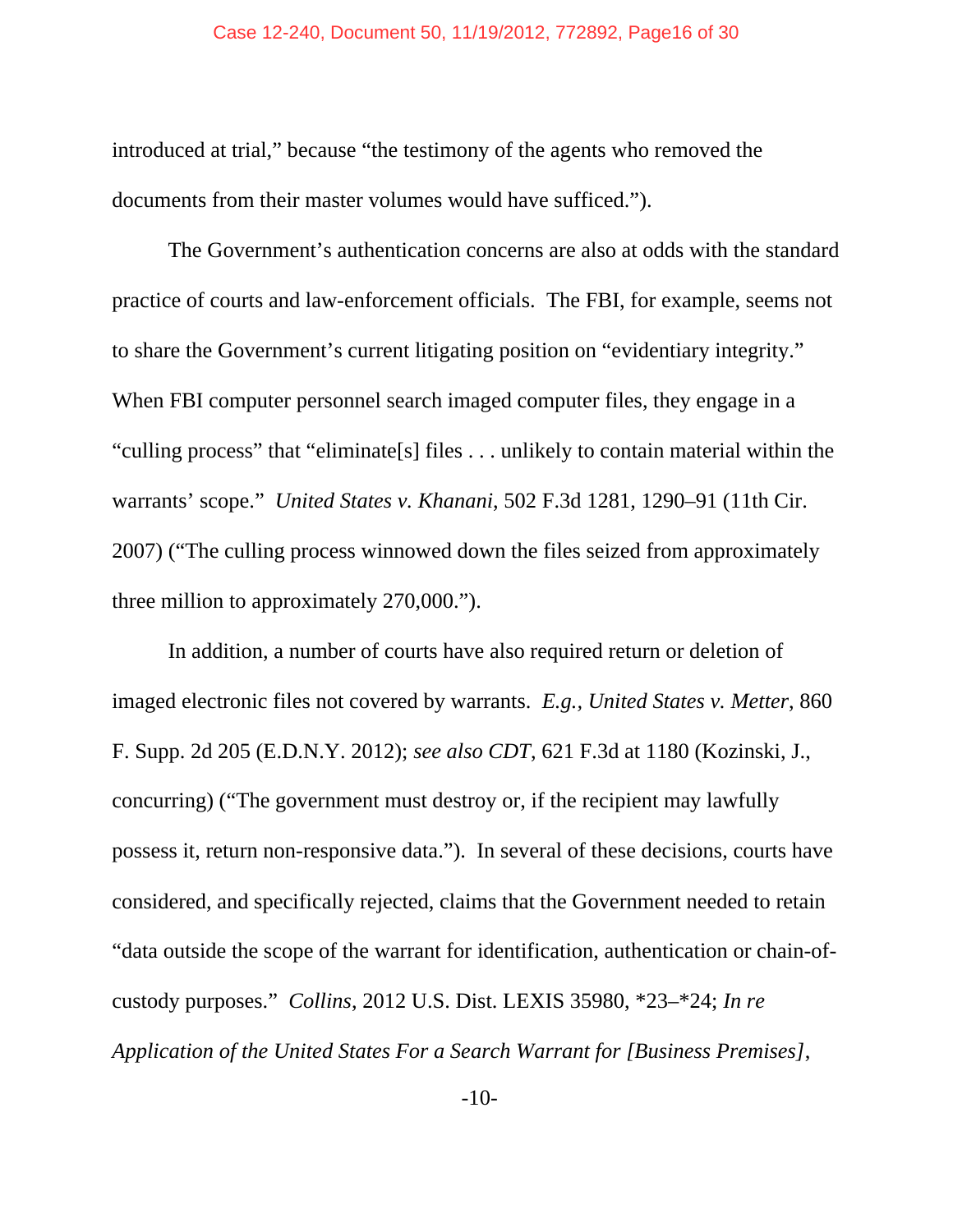No. 05-mj-03113-KRS, GA136 (M.D. Fla. Jan. 30, 2006) (rejecting claim that "the United States must retain the mirror images in order to authenticate data seized therefrom.").<sup>3</sup> "[E]videntiary integrity" provides no basis for indefinite retention of files outside the scope of the November 2003 warrant.<sup>4</sup>

#### **3. The Government's Claim that it "Pinpoint[ed] Relevant Files" within a Reasonable Time is Beside the Point.**

The Government's attempt to justify its indefinite retention by citing its "limited resources" and diligent efforts to review files, *see* Gov. Br. at 31–32, is similarly unavailing. It may well take significant time "to pinpoint relevant files amongst thousands" that may be located on "seized computers." *Id.* at 31. And the Court may also assume that the "diligent" agents working on this case needed

 $\frac{1}{3}$ <sup>3</sup> The Government asserts that a "forensic analyst" who testified in *Application of the United States* claimed "that if any data on the image was changed, . . . the data could not be authenticated." Gov. Br. at 35. Actually, the analyst's testimony in that case was precisely the opposite. *See Application of the United States*, *supra*, at GA131, GA136 ("Inspector Bachman testified that the United States would *not* need to retain the mirror images in order to authenticate seized documents.") (emphasis added).

<sup>&</sup>lt;sup>4</sup> Even if "evidentiary integrity" were implicated by the return of the files outside the warrant's scope, that concern hardly trumps Mr. Ganias's Fourth Amendment rights.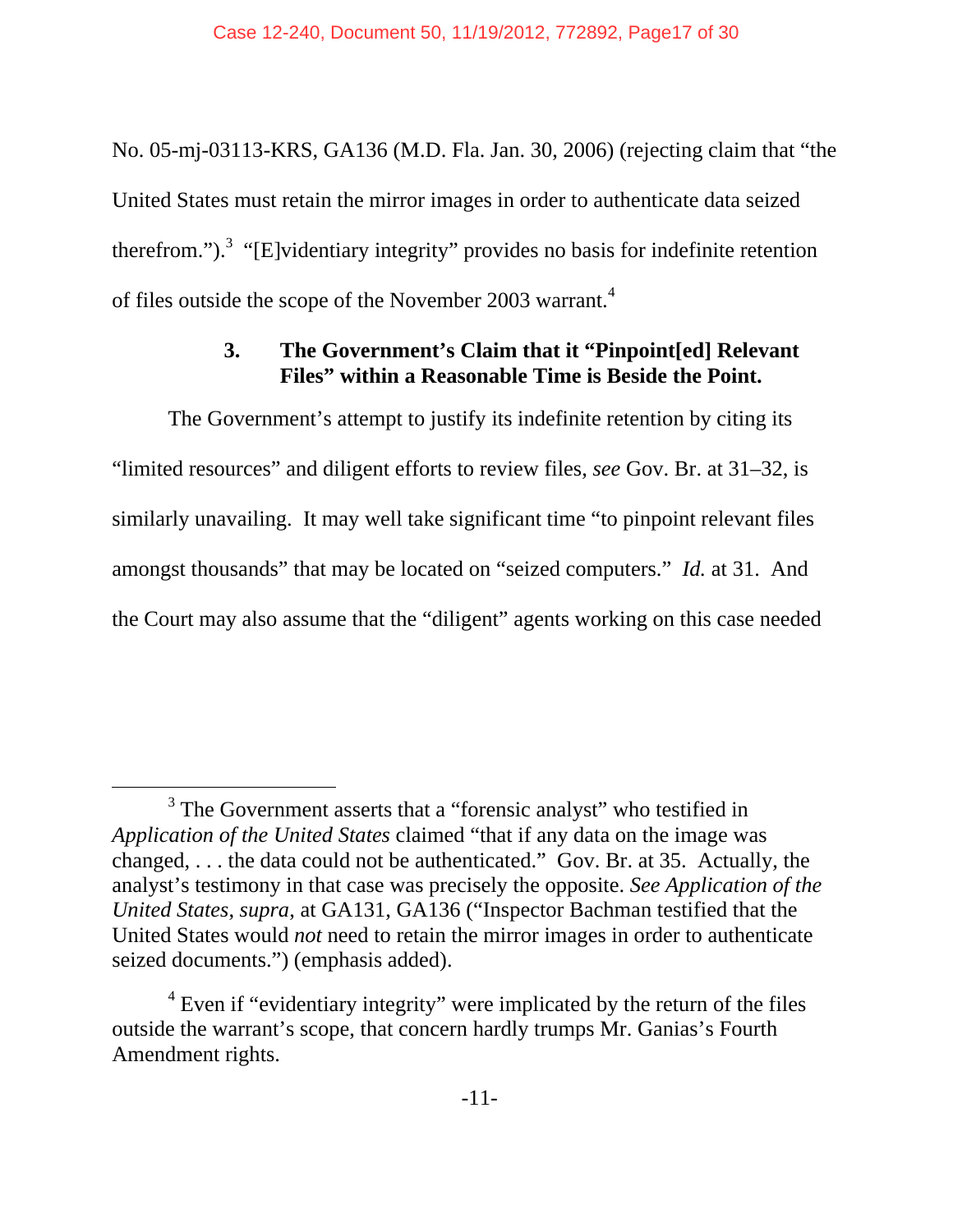"more than a year" to locate "Turbo Tax" and "QuickBooks" software. *Id.* at 14, 31, citing  $S A11$ <sup>5</sup> Even if all of this is true, it is beside the point.

Whatever difficulties the agents encountered, the fact remains that these agents *finished* "pinpoint[ing]" and segregating the files that appeared within the scope of the warrant about  $10\frac{1}{2}$  months after the initial seizure. SA15. By 13 months post-seizure, the agents had also secured all necessary software. SA16. Had the agents returned or destroyed the non-responsive files at that point, this would have been a borderline case. *Compare United States v. Gorrell*, 360 F. Supp. 2d 48, 55 n.5 (D.D.C. 2004) (10-month delay was "lengthy," but constitutional), *with United States v. Metter*, 860 F. Supp. 2d 205, 215 (E.D.N.Y. 2012) (15-month delay in beginning review and isolation of responsive files was "blatant[ly]" unconstitutional). But instead, the agents decided to retain the nonresponsive files indefinitely, on hope of future probable cause. No amount of "diligen[ce]" or "limited resources," *see* Gov. Br. at 31, can excuse that conscious decision to retain files outside the November 2003 warrant's scope *after* the responsive files had been located. *See Tamura*, 694 F.2d at 596.

 <sup>5</sup> *But cf.* Amazon.com, http://www.amazon.com/Intuit-Software/b?ie=UTF8&node=497488 (free shipping available for both TurboTax and QuickBooks software within 5 to 8 business days).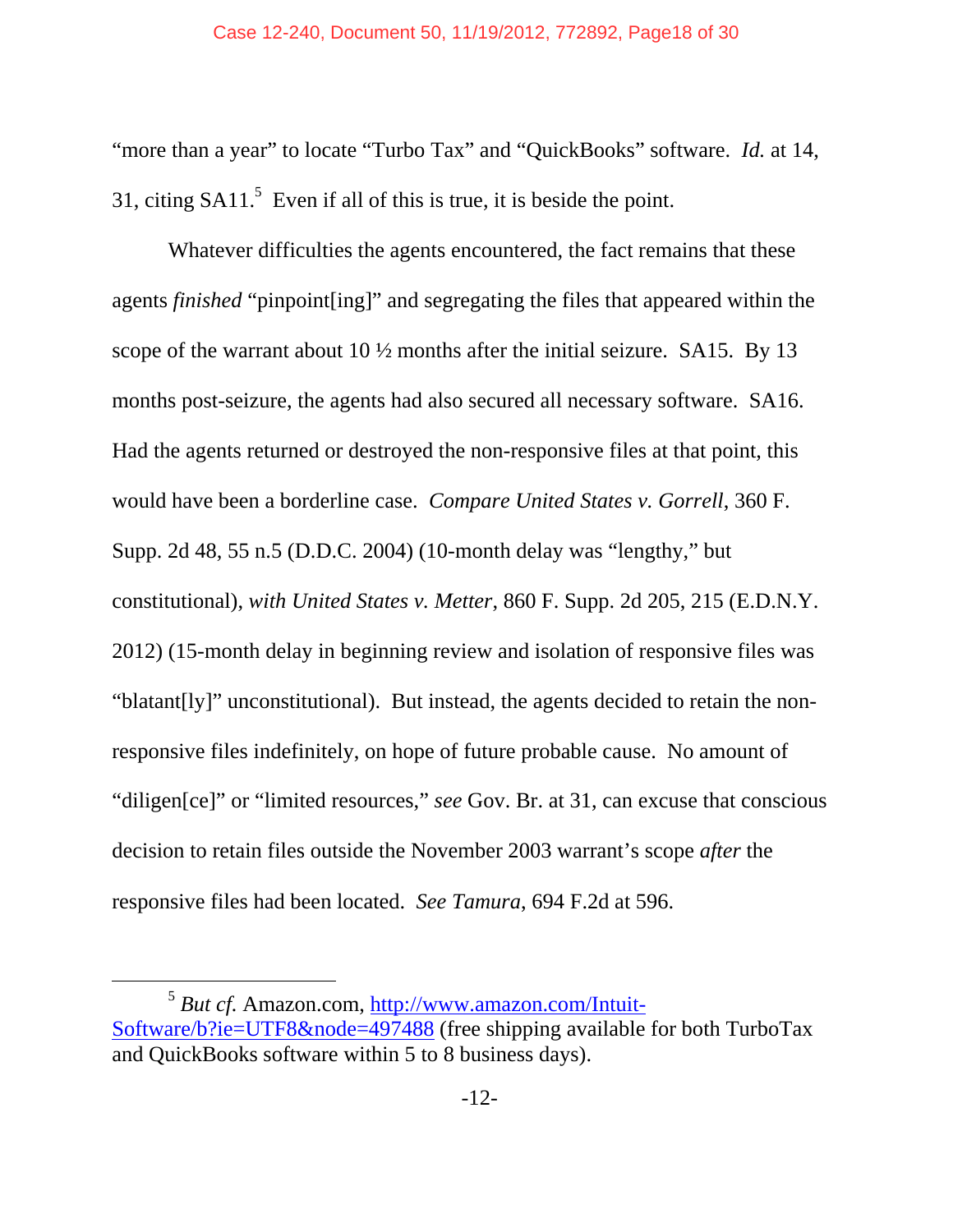#### **4. The April 2006 Warrant Cannot Cure the Government's Unconstitutional Seizure.**

It is also irrelevant that the agents "avoided viewing" the unconstitutionally seized files for another 16 months until they secured the April 2006 warrant. Gov. Br. at 32–33. The earlier, unreasonable *seizure* is what gave the agents continuing and indefinite access to the preserved images of Ganias's QuickBooks records. *See* Gov. Br. at 19, 33 (agents would not have gained access to the evidence if they had stayed within the scope of the November 2003 warrant). As a result, the April 2006 warrant does nothing to cure the earlier constitutional violation. *Compare Segura v. United States*, 468 U.S. 796, 814 (1984) ("independent source" needed to purge taint of illegal seizure).

The Government also notes that, after agents imaged his hard drives, Ganias edited his personal QuickBooks records. *See* Gov. Br. at 33. The Government views this as vindication of its over-seizure and indefinite retention, *see id.* ("data . . . would have been lost forever"), but it is no such thing. Abiding by the terms of a warrant can undoubtedly result in the Government "los[ing]" access to papers that it might someday wish it had collected. A generalized desire to achieve maximum evidence preservation, however, does not give the Government any power to "retain information . . . beyond the scope of [a] warrant" on "hope that,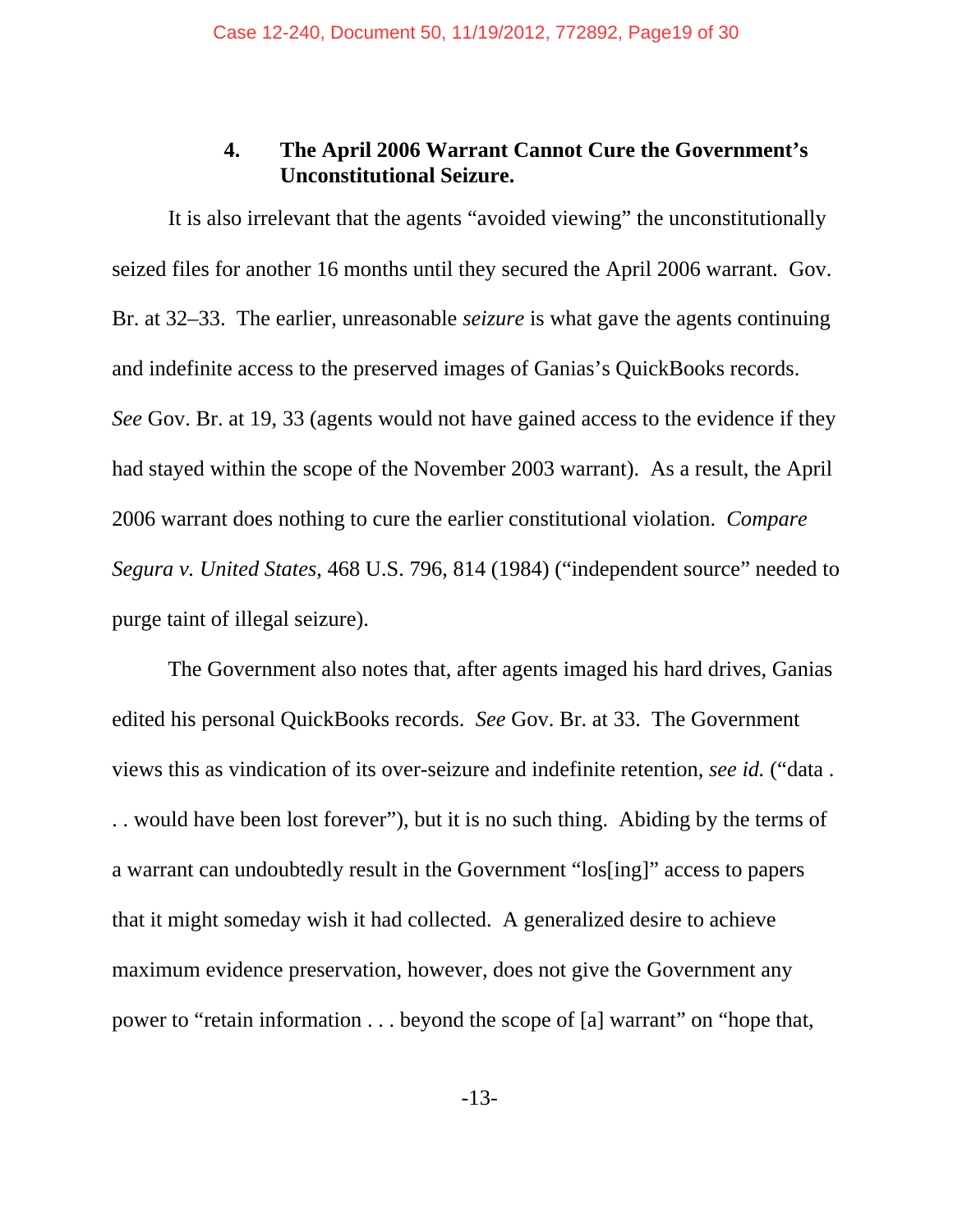#### Case 12-240, Document 50, 11/19/2012, 772892, Page20 of 30

someday, it may have probable cause to support another search." *Application of the United States*, *supra*, GA137.

Indeed, the fact that Ganias edited his personal QuickBooks file only underscores the serious constitutional harm that he has suffered. The basic premise of the Fourth Amendment is that a person's "papers are his dearest property." *See Entick v. Carrington*, 19 How. St. Tr. 1029, 1066 Eng. Rep. 807 (K.B. 1765). Among the most basic "rights and benefits of property ownership" is the right to modify or "even destroy" one's property. *Almeida v. Holder*, 588 F.3d 778, 788 (2d Cir. 2009); *see generally* Paul Ohm, *The Fourth Amendment Right to Delete*, 119 Harv. L. Rev. F. 10, 14 (2005) ("without the . . . ability to change, delete, or destroy, virtually nothing will be left of the rights of dominion and control"). By seizing and retaining mirror images of every file on Ganias's computers, the Government denied Ganias this basic freedom to control and edit the content of his most private and sensitive records.

#### **5. A Rule 41(g) Motion Is Not a Prerequisite to a Motion to Suppress.**

-14- The Government's waiver claim also lacks merit. As the Government notes, Ganias first "learned that" agents had gone beyond the scope of their warrant and "retained" his personal QuickBooks files in February 2006, when the Government called Ganias in for a proffer session. Gov. Br. at 41. At that point, no reasonable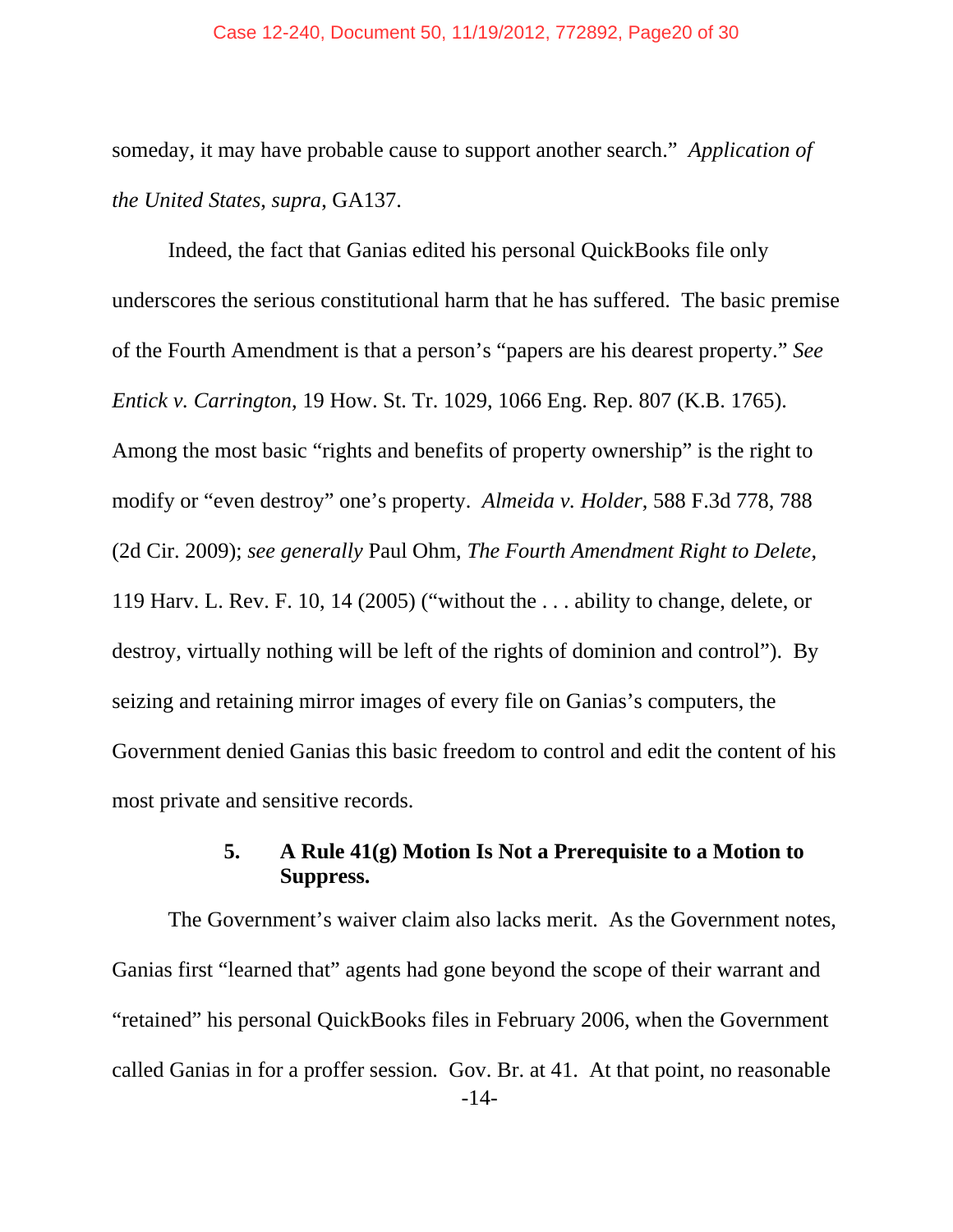person in Ganias's position would have thought it either necessary or worthwhile to file a Rule 41(g) motion, and this Court should not spring a new waiver rule on Ganias for his objectively reasonable decision forego that filing.

 As of February of 2006, no court had ever held that a motion for return of property is necessary to preserve one's right to seek suppression. Moreover, had Ganias filed a Ru1e 41(g) motion at that time, the court almost certainly would have declined to address the merits. In response to any motion, the Government would have immediately claimed "interference with an ongoing grand jury investigation," and would have sought to "defer[]" the issue to a post-indictment motion to suppress. *E.g., In re Madison*, Misc. No. 09-647, Government's Letter Brief at  $4$  (E.D.N.Y. Oct. 9. 2009).<sup>6</sup> The District Court, consistent with the longstanding majority approach throughout this Circuit, likely would have agreed and held that a post-indictment "Rule 12 motion" provided Ganias with "an adequate remedy at law." *E.g.*, *United States v. Douleh*, 220 F.R.D. 391, 397 (W.D.N.Y. 2003). Faced with this legal landscape, Ganias reasonably elected to stand pat and to await his opportunity to seek suppression under Rule 12. To hold

 $\begin{array}{c|c}\n\hline\n\end{array}$ <sup>6</sup> Available at

http://www.wired.com/images\_blogs/threatlevel/2009/10/brief-with-allexhibits.pdf.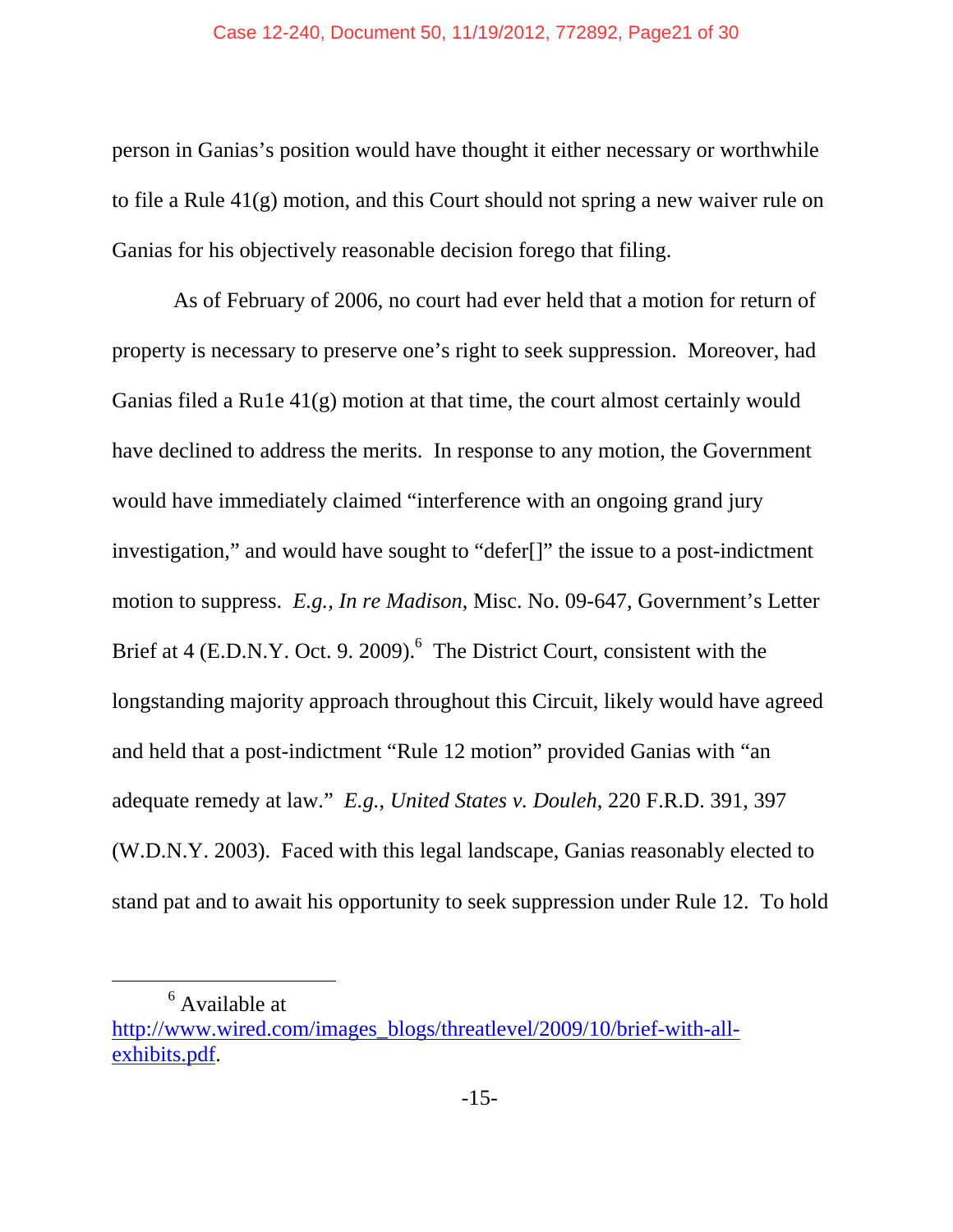that, by doing so, Ganias forfeited his Fourth Amendment rights under a heretofore unannounced waiver rule would be grossly unfair.

#### **C. The Government's Unconstitutional Seizure Warrants Suppression.**

Contrary to the Government's claims, the seizure and indefinite retention of every file on Ganias's computers is precisely the sort of culpable police conduct that the exclusionary rule was designed to deter.

Although a violation of the Fourth Amendment does "not trigger automatic application of the exclusionary rule," suppression is appropriate in any case where the deterrence benefits of exclusion outweigh the costs. *United States v. Julius*, 610 F.3d 60, 66 (2d Cir. 2010). A key question in conducting this cost-benefit analysis is whether the police conduct at issue is "sufficiently culpable" to yield appreciable deterrence. *Herring v. United States*, 555 U.S. 135, 143–44 (2009). Thus, in cases where the police act in reasonable reliance on a warrant, *see United States v. Leon*, 468 U.S. 897, 908 (1984), or on a statute, *see Illinois v. Krull*, 480 U.S. 340 (1987), or on binding appellate precedent, *Davis v. United States*, 131 S. Ct. 2419 (2011), the exclusionary rule does not apply. On the other hand, in cases involving truly culpable conduct, including instances of "recurring or systemic" negligence, suppression remains an essential tool to deter police misconduct. *Herring*, 555 U.S. at 143; *Julius*, 610 F.3d at 66.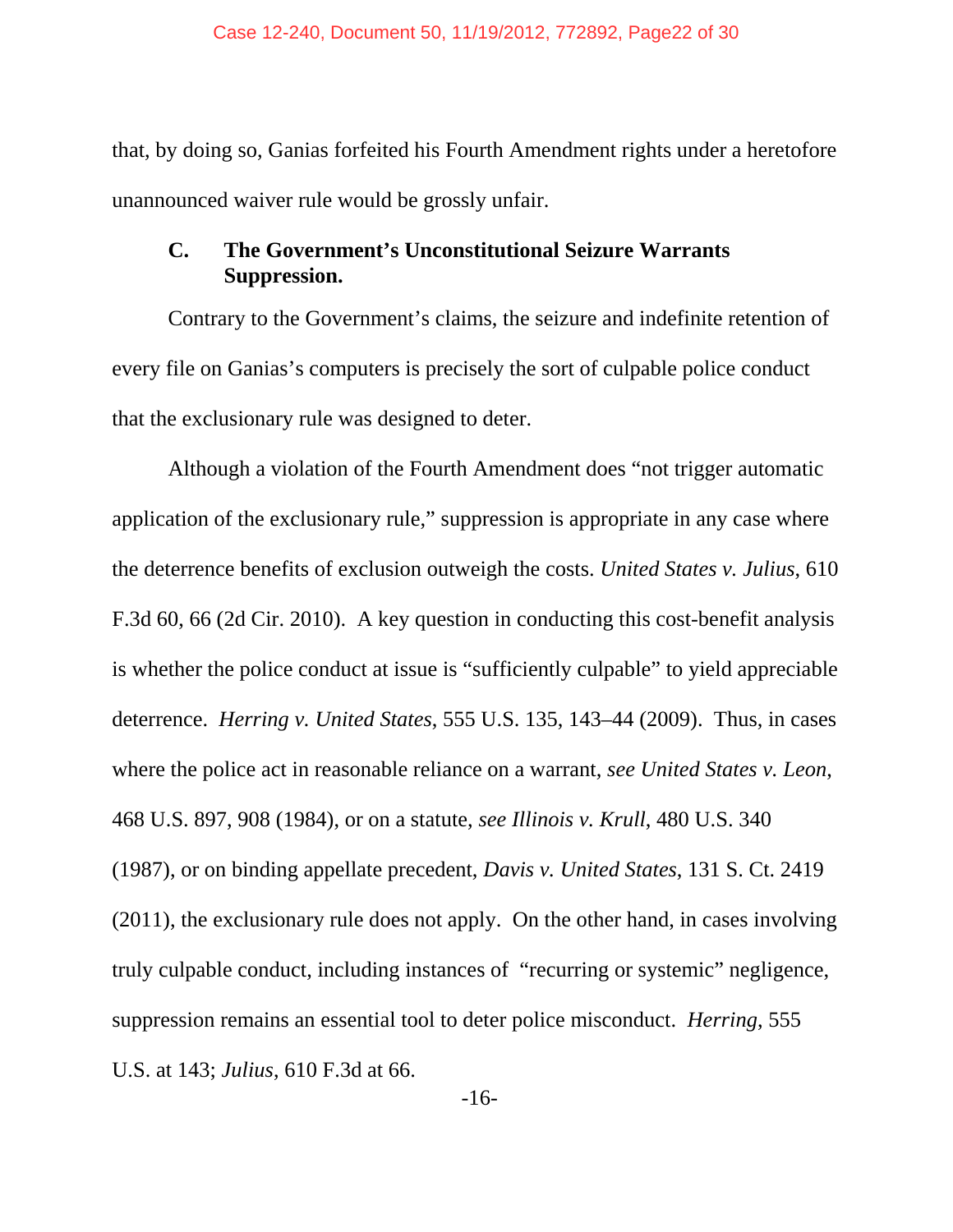Under these standards, the Government's conduct in this case warrants application of the exclusionary rule. As discussed above, the November 2003 warrant expressly "limit[ed] the . . . data authorized to be seized to" files that related to the "operations" of IPM and American Boiler. SA27. The agents who executed this warrant fully understood its limited scope. *See* JA348 (acknowledging that Ganias's personal financial records not within the scope of the warrant). Yet, notwithstanding their knowledge and understanding of the warrant's terms, the agents elected to indefinitely retain *all* of the files from Ganias's computers, even after they had sorted and identified responsive files. That sort of conscious disregard for the clear scope of the November 2003 warrant is "flagrant" enough to justify blanket suppression of all the files seized. *See*  Opening Br. at 46–47. At the very least, this culpable conduct demands the "normal remedy" of "suppression and return" of the items seized outside the warrant's scope. *See Matias*, 836 F.2d at 747–48.

Moreover, the mass seizure and retention of computer files that took place in this case also involves a form of "recurring or systemic negligence" that independently demands suppression. *See Herring,* 555 U.S. at 144. As other courts have noted, "for the last several years" a number of "United States Attorneys' Offices" have been in the practice of "copy[ing] the hard drives of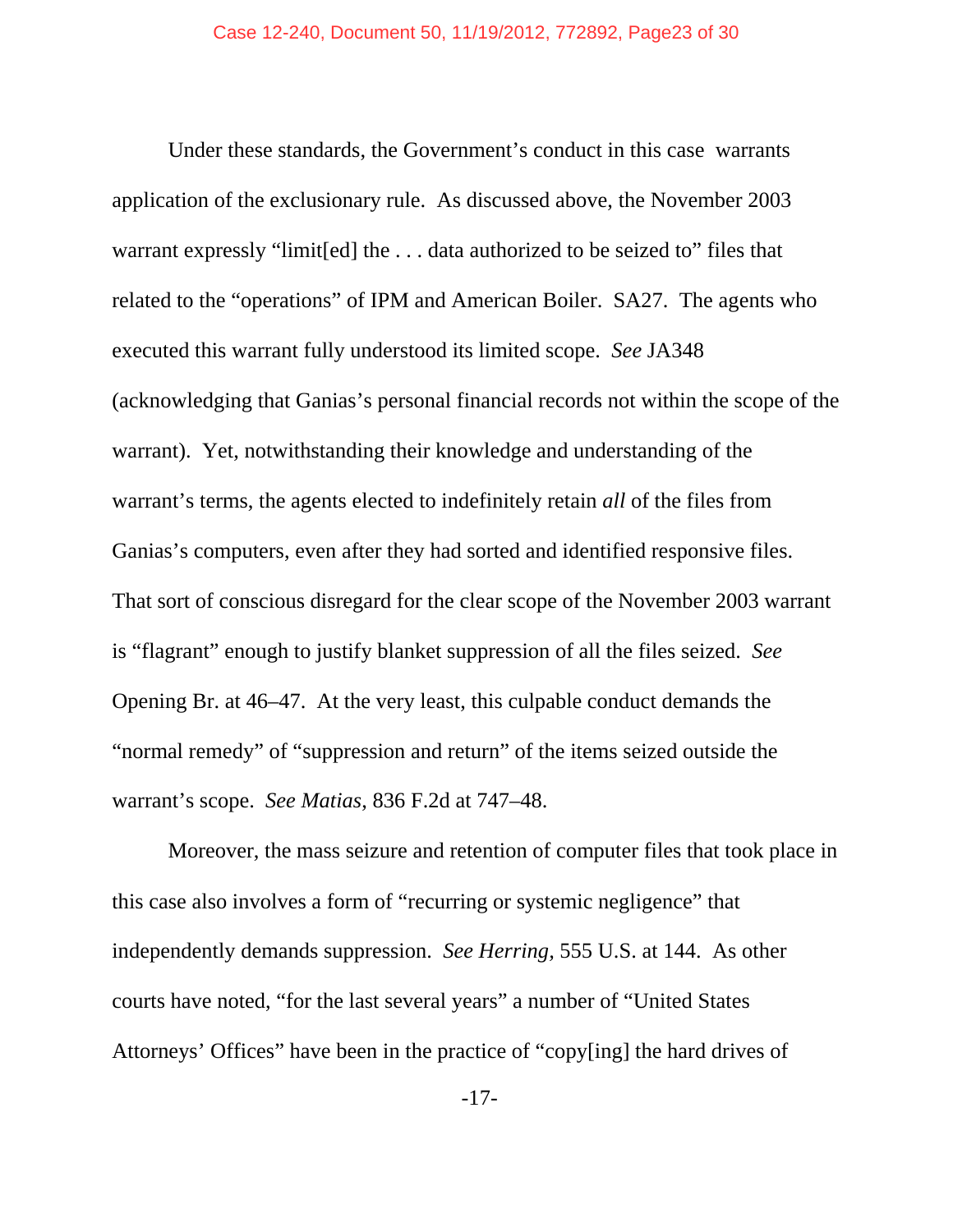computers taken during searches and[] keep[ing] these images throughout the investigation or prosecution of the case.'" *In re Application for a Search Warrant*, *supra*, GA137–38. Other courts have chastised the Government for engaging in this over-seizure and indefinite retention, but, as this case illustrates, the Government "continue[s] to take the cavalier attitude that it may retain" overseized images indefinitely. *See id.*, GA138. At the very least, suppression is needed to deter this recurring and systemic disregard for basic Fourth Amendment rights. *See Herring,* 555 U.S. at 144.

#### **II. Juror Misconduct Violated Ganias's Sixth Amendment Rights and Requires a New Trial.**

#### **A. This Court Should Not Accept the District Court's Credibility Determination, and It Should Hold that Juror X's Improper Communications Warrant a New Trial.**

 As explained in Ganias's opening brief, Juror X's disturbing boasts about "hang[ing]" Ganias, combined with his friend's suggestion to "[t]or[ture] first, then hang," *see* JA550, provide clear evidence of bias and extraneous influence that should have prompted a new trial. In an effort to avoid this result, the Government relies heavily on the District Court's acceptance of Juror X's claim that these inflammatory comments were just "jok[es]." Gov. Br. at 53–57. That finding, the Government repeatedly states, does not amount to clear error and must be accepted by this Court on appeal. *See id.* But, as the Government acknowledges, the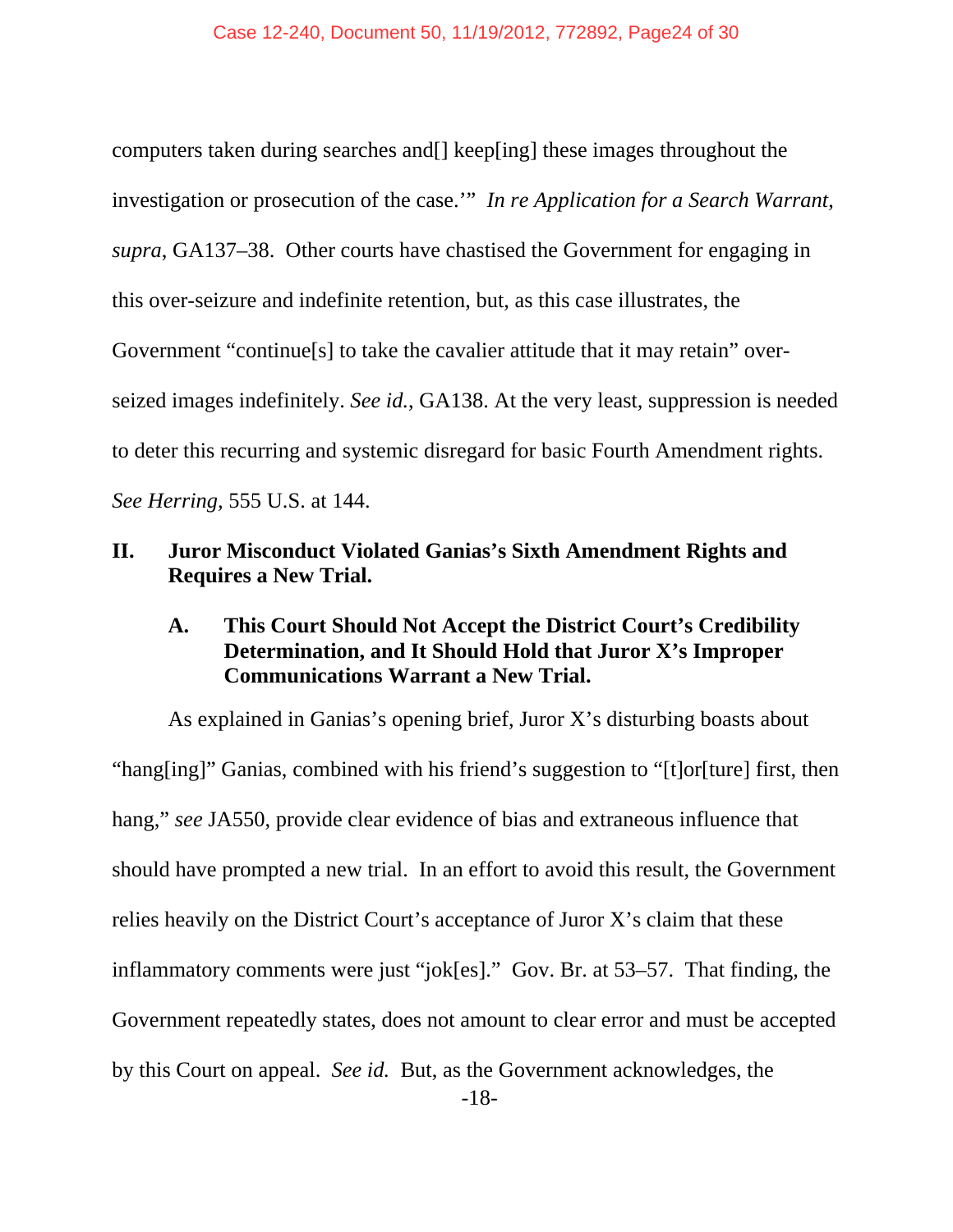District Court's credibility finding was based at least in part on a "presumpt[ion]" of "honesty" which the District Court applied to Juror X's testimony. SA35–36; *see United States v. Cox*, 324 F.3d 77, 87 (2d Cir. 2003). No such presumption should have applied here, however, and the District Court's reliance on it fatally infects its credibility determination.

 Instead of a presumption of honesty, the District Court should have applied a presumption of prejudice. In *Remmer v. United States*, 347 U.S. 227 (1954), the Court held that "[a]ny private communication" or "contact" with a juror about a pending matter must be "deemed presumptively prejudicial," and the "burden rests heavily upon the Government to establish" that the extraneous influence "was harmless to the defendant." *Id.* at 229. The extraneous influence of Juror X's Facebook friends should have triggered this presumption here. The Government should have thus been required to bear the heavy burden of establishing that no prejudice occurred. By giving Juror X the benefit of the doubt, and by presuming his honesty, the District Court applied the wrong standard.

 The Government attempts to distinguish *Remmer* away by claiming that the decision there had "more extreme" facts than this one. Gov. Br. at 57. The language of *Remmer*, however, is unequivocal and should be applied according to

-19-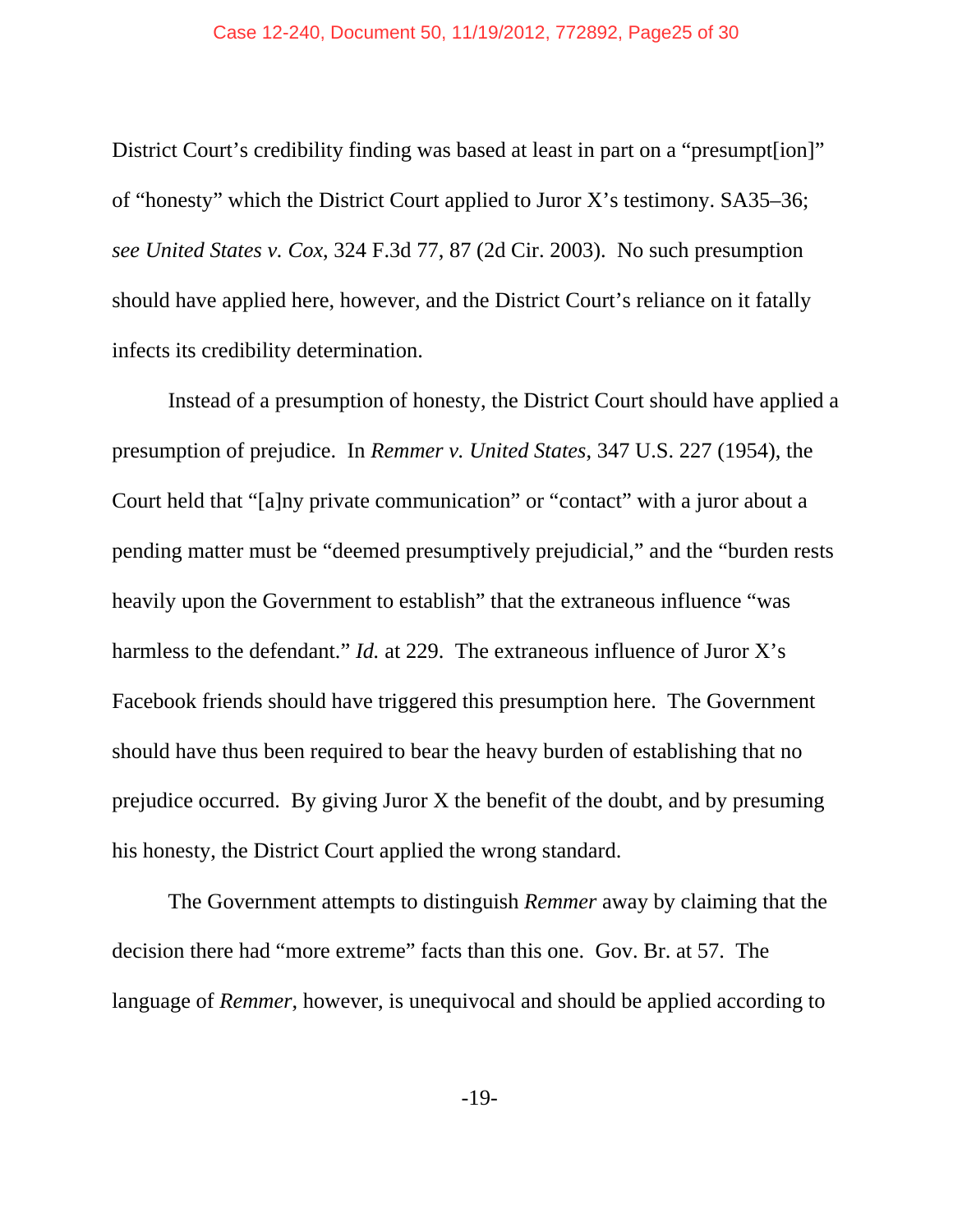its terms: "*Any* private communication" or "contact" with a juror should be "deemed presumptively prejudicial." 347 U.S. at 229.

 The Government also asks this Court to create an exception to *Remmer* where the District Court has made a finding of impartiality. Gov. Br. at 57–58. Again, it is not for this Court to carve out new exceptions to *Remmer*. And even if it were, the District Court's finding of impartiality was, as mentioned above, based on a "presumption of honesty" that should not have applied here. Because a presumption of prejudice applies here, rather than a presumption of honesty, this Court should not accept the District Court's legally flawed findings with respect to Juror X's testimony. Without the benefit of those findings, the Government cannot overcome the presumption of prejudice, and a new trial is warranted.

#### **B. At the Very Least, the Court Should Order a Broader and More Exhaustive Hearing.**

-20- As explained in Ganias's opening brief, even if the Court does not reverse outright, a full hearing on the effects of juror misconduct in this case is needed. A record that leaves open "too many unanswered questions and too much room" for interpretation demands further inquiry. *See United States v. Vitale*, 459 F.3d 190, 197–98 (2d Cir. 2006); *United States v. Moten*, 582 F.2d 654, 667 (2d Cir. 1978). Here, numerous uncertainties remain outstanding with respect to the interactions between Juror X and Juror Y, including Juror Y's access to Juror X's improper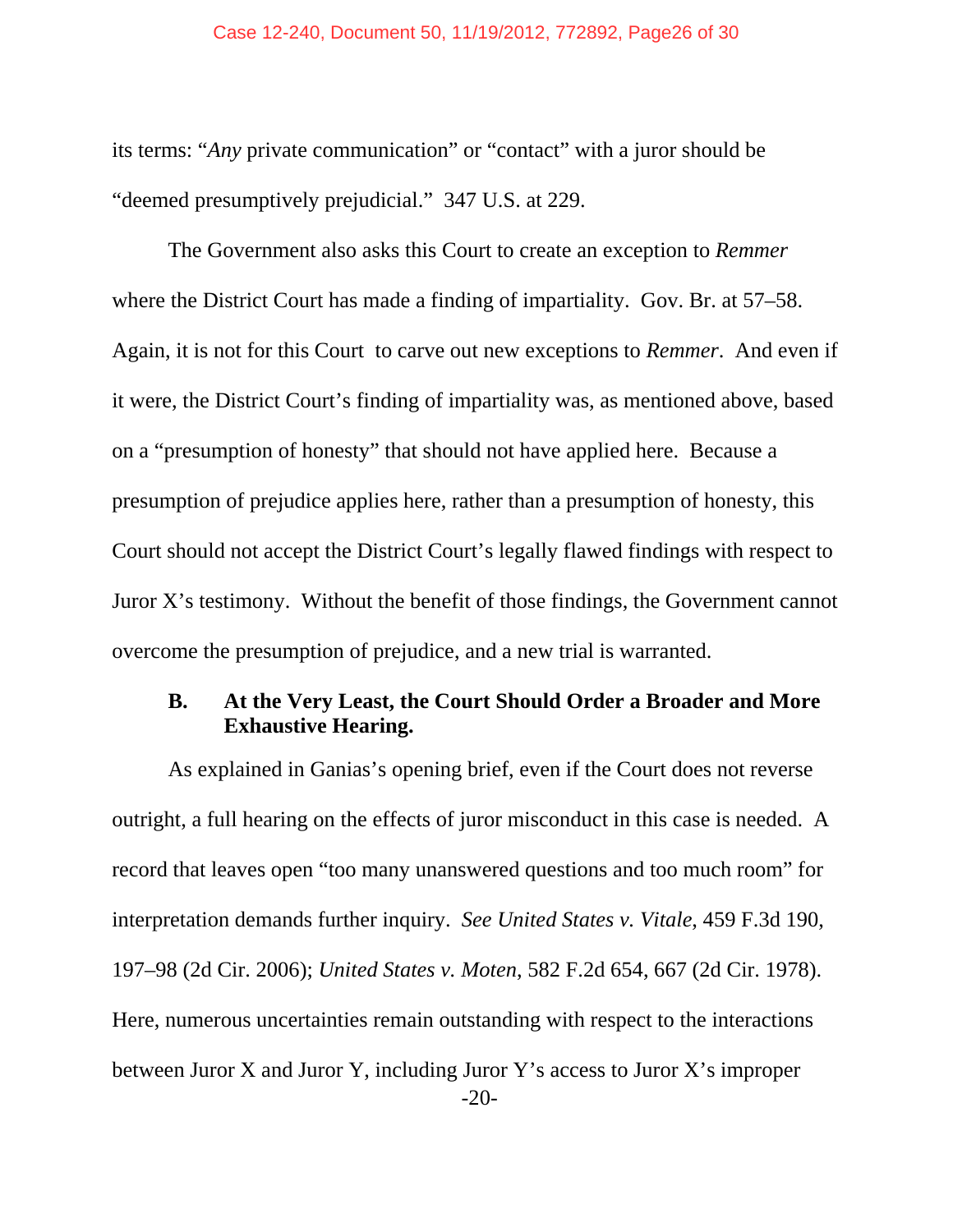Facebook posts, the influence those posts may have had on Juror Y, and what Juror Y may have posted in her own Facebook records.

 The Government claims that no inquiry is needed into these outstanding issues because the cases requiring further inquiry are generally those in which the "trial courts" "failed to hold any hearing." Gov. Br. at 54–56. That may be so, but the District Court here has yet to conduct any meaningful hearing into Juror Y specifically. The fact that the Court has heard from Juror X in a limited hearing (and applied the wrong presumption while doing so) provides no basis to truncate the Court's assessment of the "unanswered questions and . . . room" for surprise with respect to the conduct of Juror Y. *Vitale*, 459 F.3d at 197–98. A full and complete hearing into the conduct of Juror Y should be ordered.

#### **CONCLUSION**

 The Court should reverse the order denying Ganias's motion to suppress, vacate his conviction, and remand the case for further proceedings.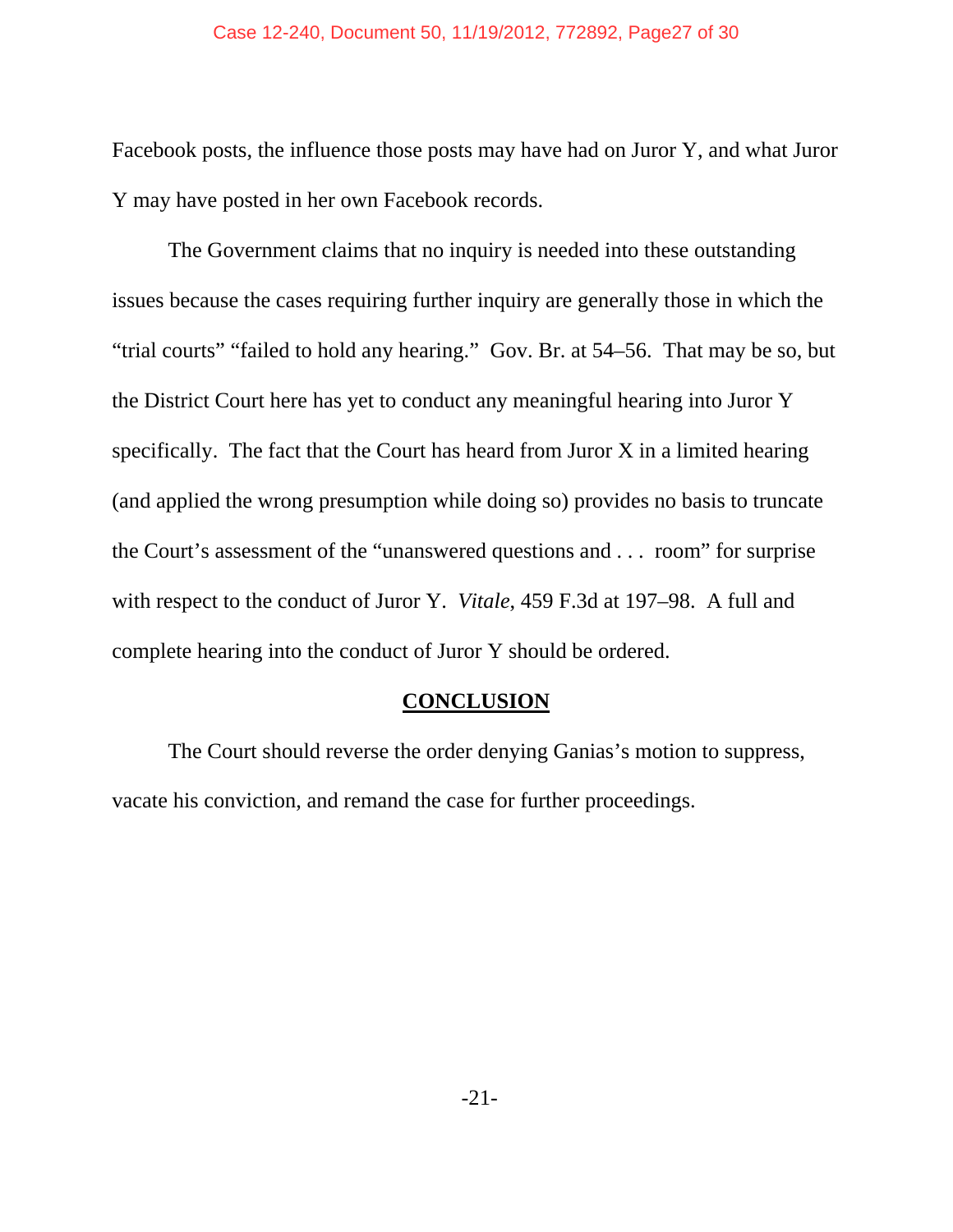Respectfully submitted,

DEFENDANT-APPELLANT, STAVROS M. GANIAS

Stanley A. Twardy, Jr. Day Pitney LLP One Canterbury Green 201 Broad Street Stamford, CT 06901 (203) 977 7300

Daniel E. Wenner John W. Cerreta Day Pitney LLP 242 Trumbull Street Hartford, CT 06103 (860) 275-0100

Counsel for the Defendant-Appellant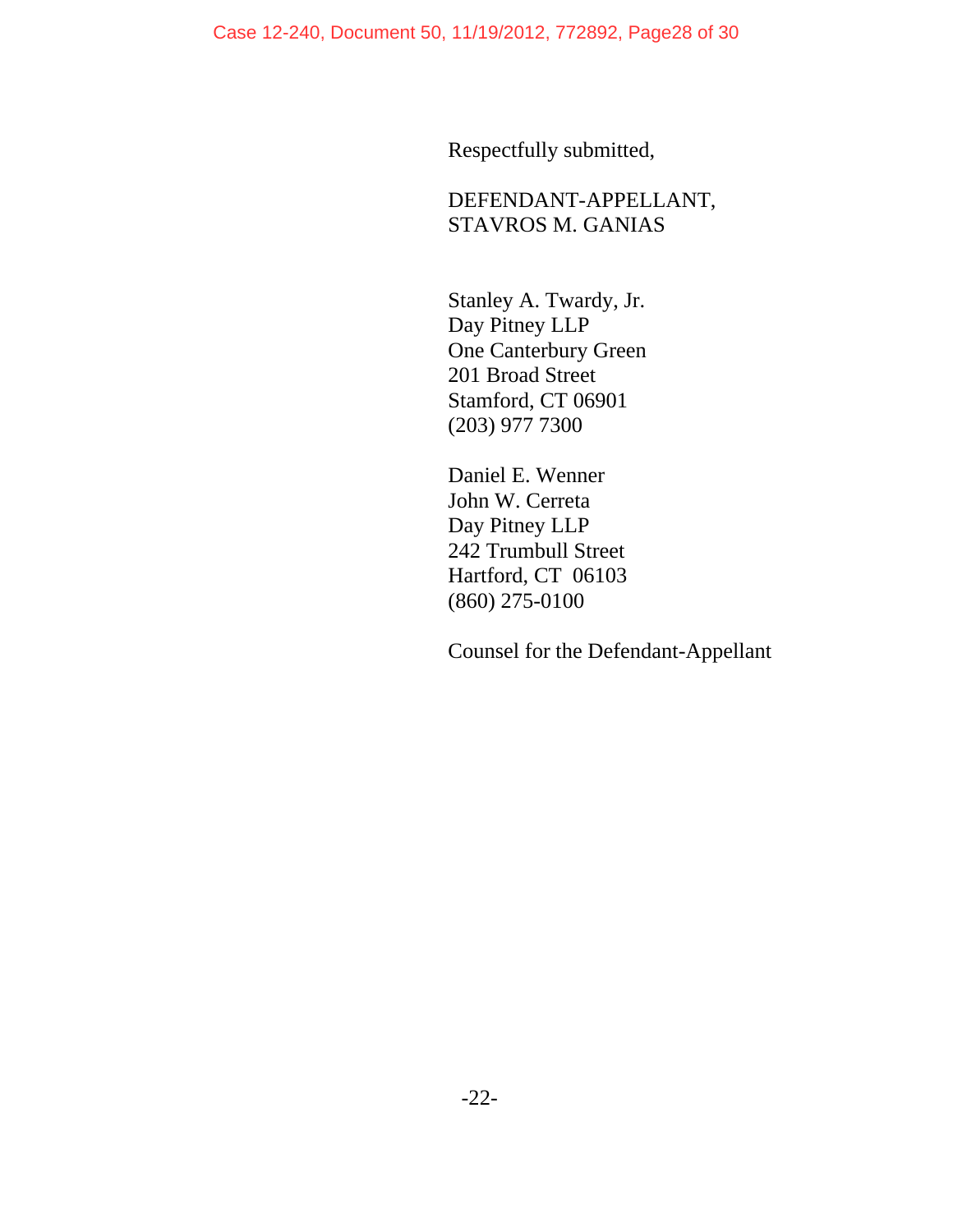## **CERTIFICATE OF COMPLIANCE WITH RULE 32(A)**

1. This brief complies with the type-volume limitation of Fed. R. App. P.  $32(a)(7)(B)$  because this brief contains 4,823 words, excluding parts of the brief exempted by Fed. R. App. P.  $32(a)(7)(B)(iii)$ .

2. This brief complies with the typeface requirements of Fed. R. App. P.  $32(a)(5)$  and the type style requirements of Fed. R. App. P.  $32(a)(6)$  because this brief has been prepared in a proportionally spaced typeface using Microsoft Word 2003 in 14 pitch Times New Roman font.

> /s/ John W. Cerreta John W. Cerreta